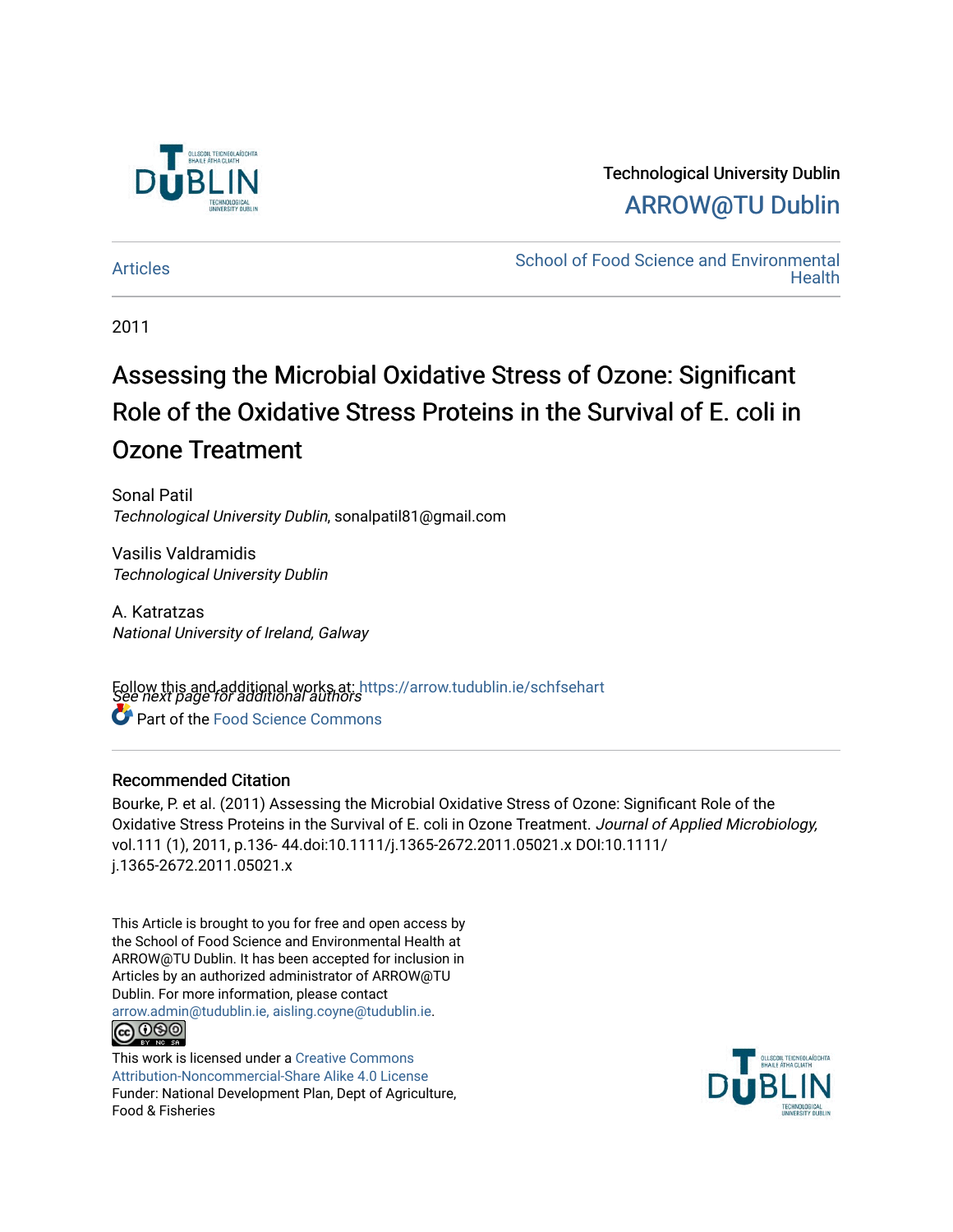# Authors

Sonal Patil, Vasilis Valdramidis, A. Katratzas, Patrick Cullen, and Paula Bourke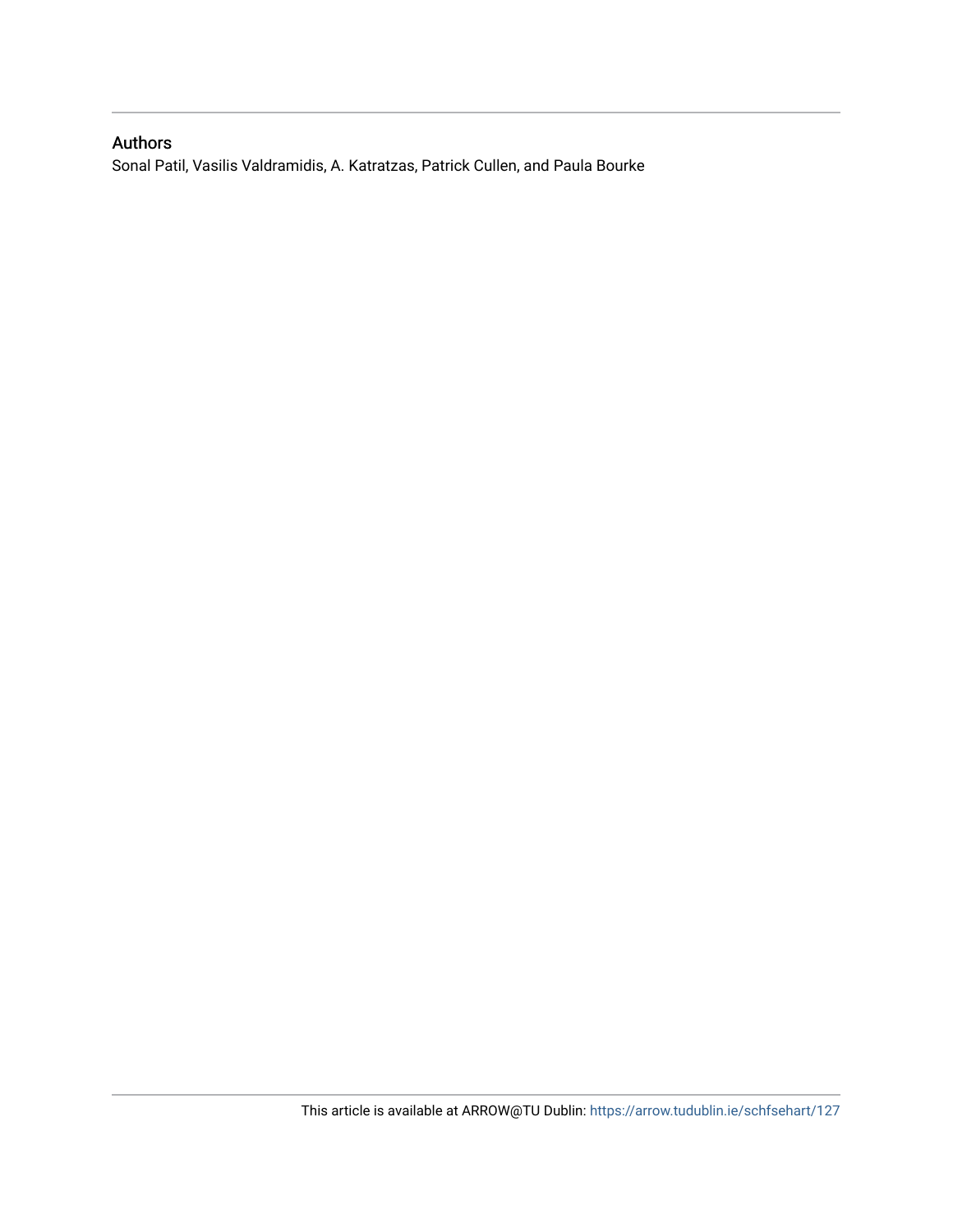# **Assessing the microbial oxidative stress of ozone: significant role of the oxidative stress proteins in the survival of** *E. coli* **in ozone treatment**

S. Patil<sup>1</sup>, V. P. Valdramidis<sup>2</sup>, Kimon A.G. Karatzas<sup>3</sup>, P. J. Cullen<sup>1</sup> and P. Bourke<sup>1\*</sup>

<sup>1</sup>School of Food Science and Environmental Health, Dublin Institute of Technology,

Cathal Brugha Street, Dublin 1, Ireland

<sup>2</sup> Biosystems Engineering UCD School of Agriculture, Food Science and Veterinary Medicine, University College Dublin Belfield, Dublin 4, Ireland

<sup>3</sup> Department of Microbiology, National University of Ireland, Galway, Galway, Ireland

\* Corresponding author. Tel: +353-14027594; Fax: +353-14024495; E-mail[: paula.bourke@dit.ie](mailto:paula.bourke@dit.ie)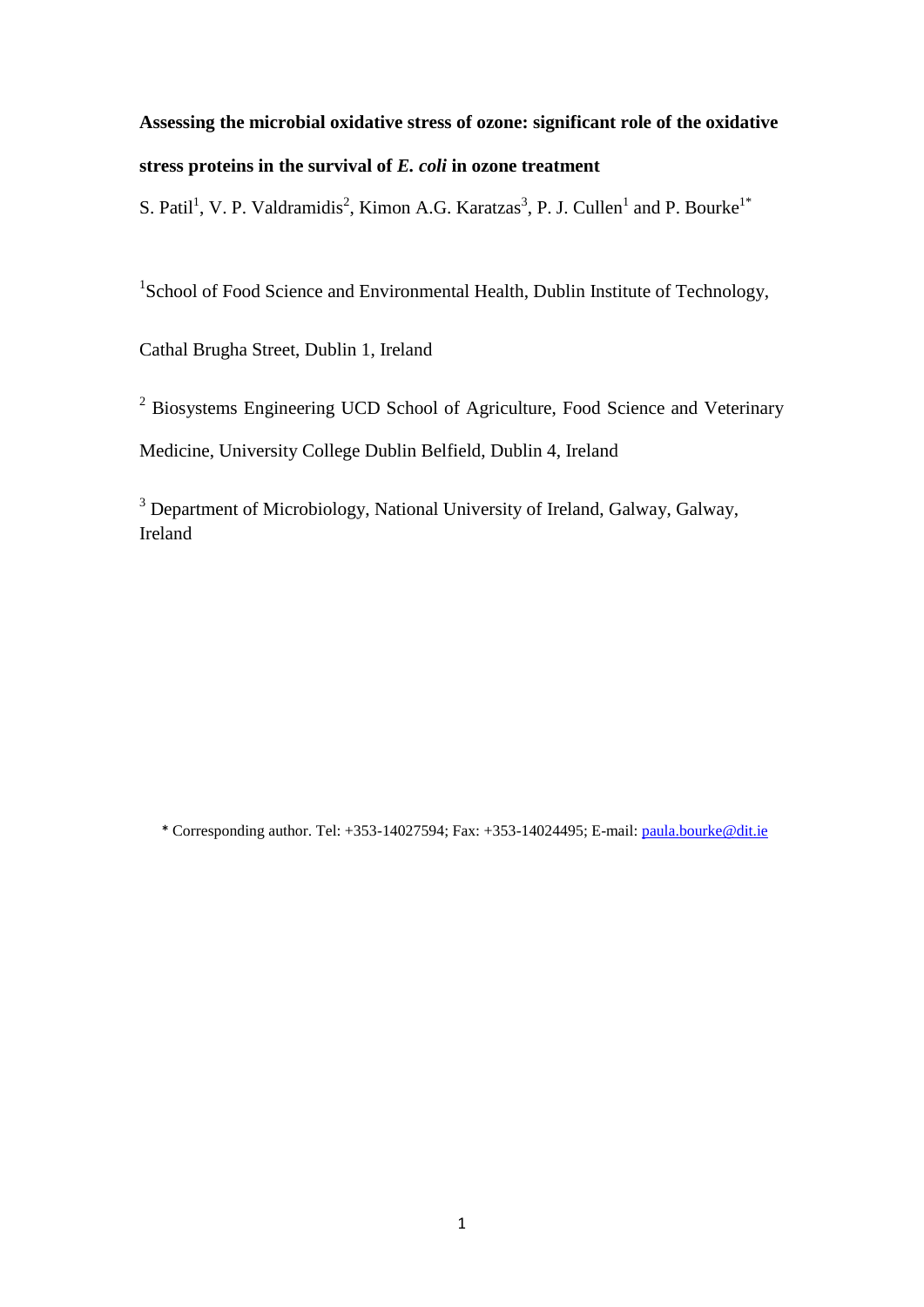#### **Abstract**

**Aims:** To investigate the effect of the oxidative stress of ozone on microbial inactivation, cell membrane integrity, membrane permeability and morphology changes of *Escherichia coli* during ozone treatment.

**Methods and Results:** *E. coli* BW 25113 and its isogenic mutants in *soxR*, *soxS*,  $oxyR$ , *rpoS*, *dnaK* genes were treated with ozone at a concentration of 6  $\mu$ g mL<sup>-1</sup> for a period up to 4 min. A significant effect of ozone exposure on microbial inactivation was observed. After ozonation, minor effects on the cell membrane integrity and permeability were observed. Scanning Electron Microscopy (SEM) analysis showed slightly altered cell surface structure.

**Conclusions:** The results of this study suggest that cell lysis was not the major mechanism of microbial inactivation. The deletion of oxidative stress-related genes resulted in increased susceptibility of *E. coli* cells to ozone treatment, implying that they play an important role for protection against the radicals produced by ozone. However, DnaK which has previously been shown to protect against oxidative stress did not protect against ozone treatment in this study. Furthermore, RpoS was important for survival against ozone through as of yet unidentified mechanism. **Significance and impact of the study:** This study provides important information about the role of oxidative stress related proteins in *E. coli* survival during ozonation. **Keywords:** *Escherichia coli,* ozone, SoxRS, OxyR, DnaK, RpoS, microbial inactivation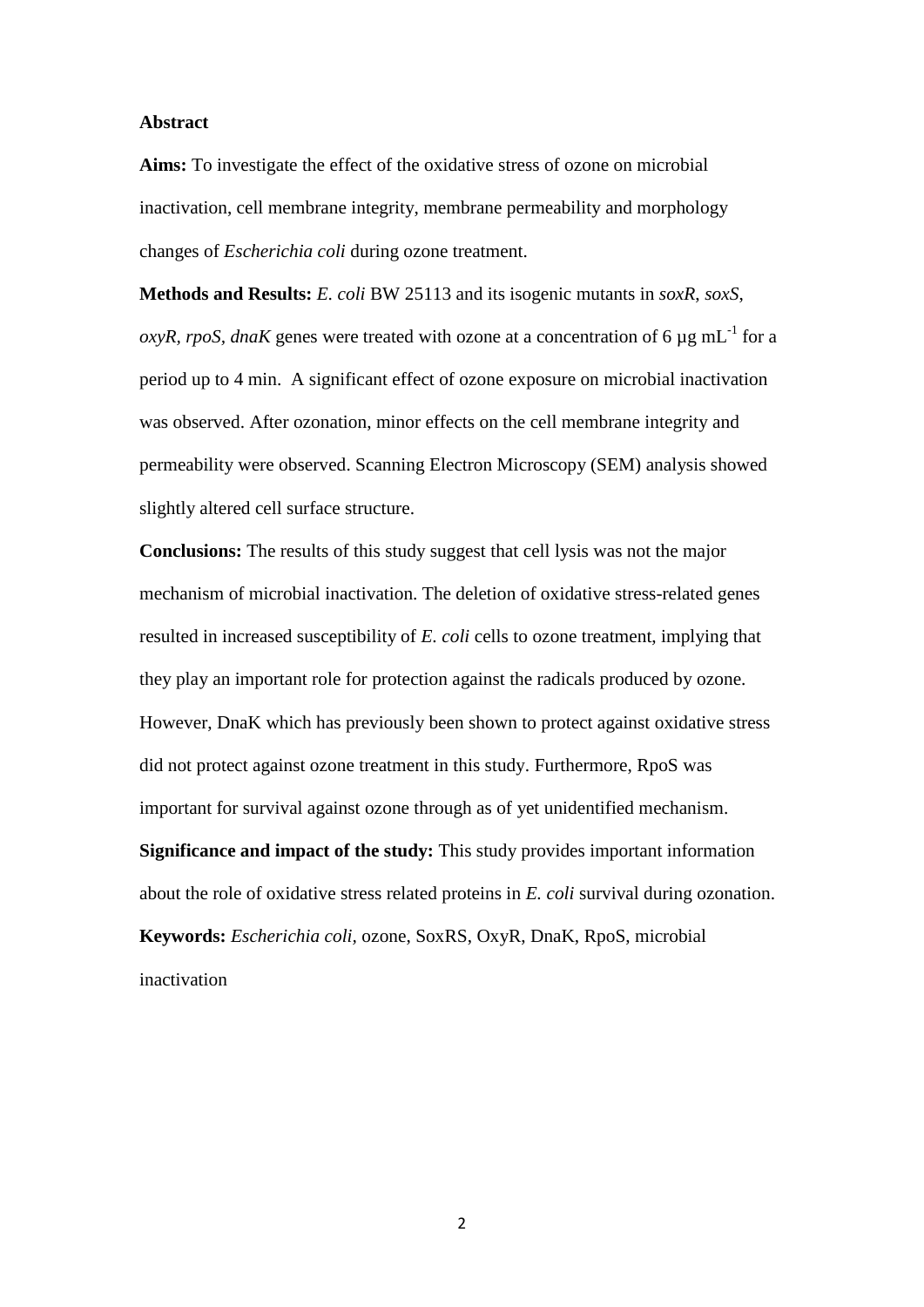#### **Introduction**

Ozone is a powerful antimicrobial agent due to its potential oxidizing capacity. Previous studies have reported that ozone effectively inactivates bacteria in water (Levadnaya *et al*. 2009), vegetables, fruits (Selma *et al*. 2008), apple juice (Patil *et al*. 2010). Ozone decomposes rapidly to molecular oxygen leaving no residues, thereby, making it an environmentally friendly and safe antimicrobial agent for use in the food industry (Kim *et al*. 1999). It is also an unstable compound with a relatively short life; shorter half-life in water (20 min) than in air (3 days) at 20ºC. Different factors such as temperature, pH, and organic matter influence ozone decomposition. The progressive oxidation of vital cellular components by ozone is attributed to its antimicrobial properties. The bacterial cell surface has been suggested as the primary target of ozonation. Ozone oxidizes sulfhydryl groups, amino acids of enzymes, peptides and proteins to shorter peptides while it also oxidizes polyunsaturated fatty acids to acid peroxides (Victorin 1992).

The decomposition of ozone results in the generation of superoxide radicals ( $O<sub>2</sub>$ ), hydroperoxyl radicals (HO<sub>2</sub><sup>\*</sup>), hydroxyl radicals (<sup>\*</sup>OH) (Adler and Hill 1950; Hoigné and Bader 1975). However, microorganisms have developed mechanisms such as the superoxide dismutases, reductases, peroxidises and catalases to counteract the lethal effects of the reactive oxygen species (Imlay 2008).

In *E. coli*, two such mechanisms are SoxR and OxyR which are redox responsive transcription regulators that have been well described (Pomposiello and Demple 2001). Both regulators are induced in the presence of  $O_2^-$  radicals (Greenberg *et al.*) 1990) and activate various genes like *soxS* and *sod* (Pomposiello and Demple 2001) which in turn confer protection against these radicals. Several of these genes confer protection through DNA repair or removal of the radicals (Pomposiello and Demple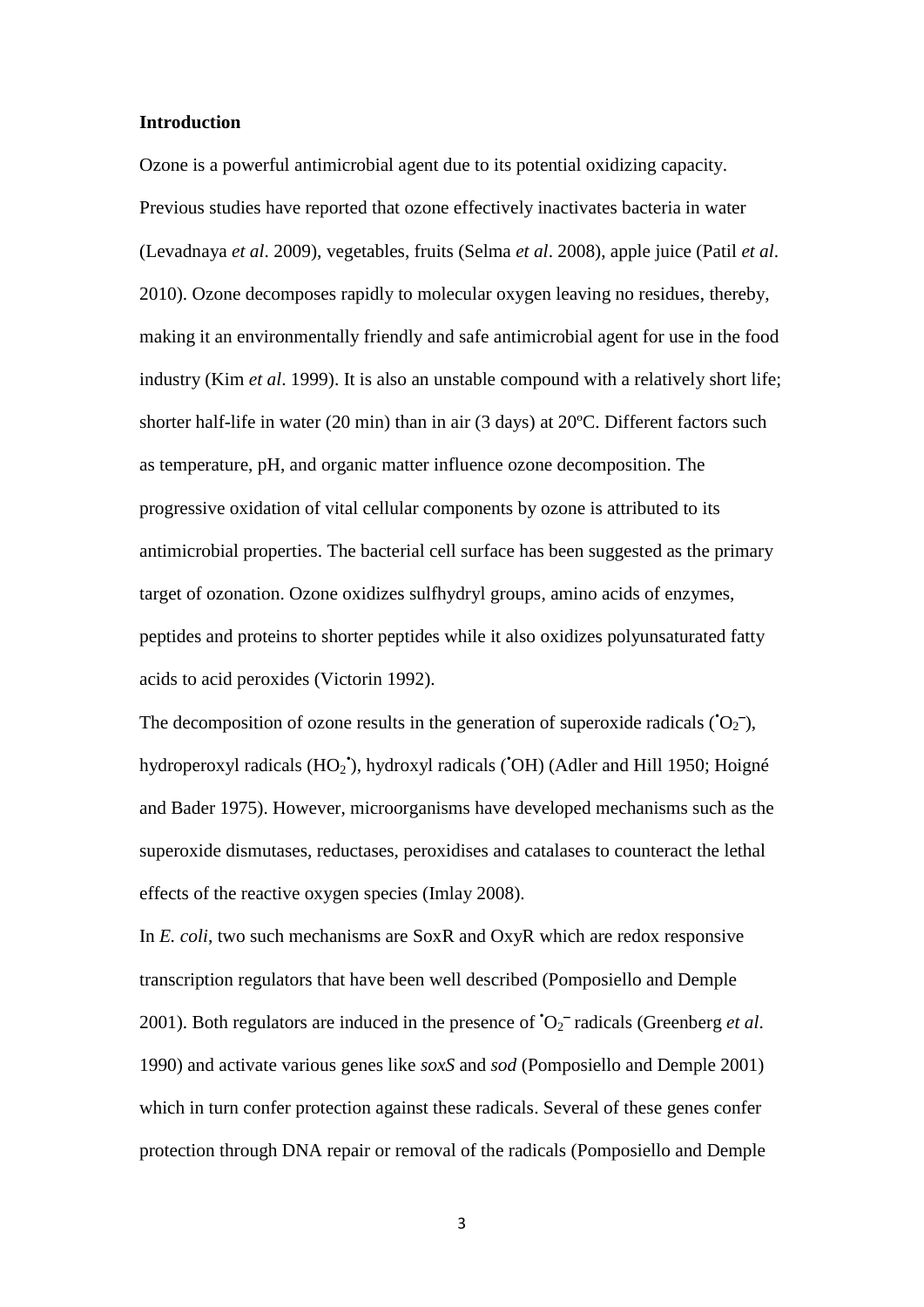2001). The DnaK and RpoS are two regulators of general stress genes which although are not dedicated mechanisms of protection against oxidative radicals have been previously shown to confer protection against them (Delaney 1990; Rockabrand 1995; Loewen *et al*.1998). Similar radicals might be produced during ozone treatments and therefore these genes are expected to play an important role in protection of cells against this technology.

Up to now there is really no extensive information on the main cellular target of ozone treatment although damage to cell membranes and cytoplasmic contents has previously been proposed (Scott and Lesher 1963; Mudd *et al*. 1969; Pryor *et al*. 1991). In this study, with the use of deletion mutants in *soxR*, *soxS*, *oxyR*, *rpoS* and *dnaK* which have been shown to play an important role in the protection against reactive oxygen radicals, we attempted to investigate for first time the nature of the ozone treatment and its cellular targets. This work will enable us to further enhance understanding of the mechanism of action of ozone treatments to bactericidal effects.

### **Materials and methods**

#### **Bacterial strains and cultural conditions**

The bacterial strains used in this study were Δ*soxR* (*E. coli* JW 4024), Δ*soxS* (*E. coli*  JW 4023), Δ*oxyR* (*E. coli* JW3933), Δ*rpoS* (*E. coli* JW 5437)*,* Δ*dnaK* (*E. coli*  JW0013) mutants and their isogenic parent *E. coli* BW 25113 (Baba *et al*. 2006). All strains were obtained from the National BioResource Project, Japan (NIG, Japan). Strains were maintained as frozen stocks at -70ºC in the form of protective beads, which were plated onto tryptic soy agar (TSA, Scharlau Chemie, Barcelona, Spain) and incubated overnight at 37ºC to obtain single colonies before storage at 4ºC. Working cultures were prepared by inoculating a single colony into tryptic soya broth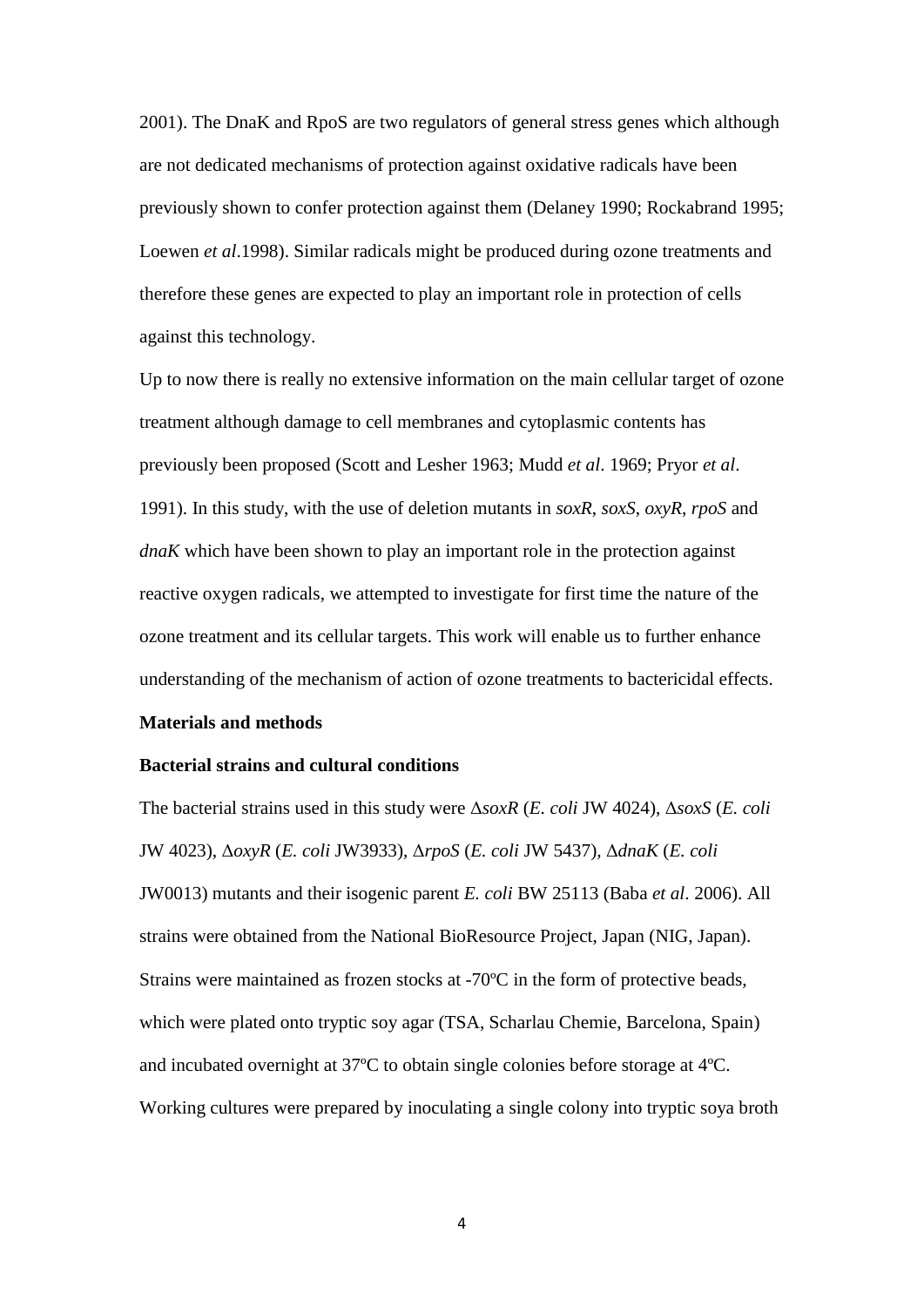without glucose (TSB-G) (TSB without dextrose, Scharlau Chemie) followed by overnight incubation at 37ºC.

#### **Preparation of cell suspensions**

Cells grown in TSB-G were harvested by centrifugation at 10,000 rpm (equivalent to 8720 x g) for 10 min at 4ºC. The cell pellet was washed twice with sterile saline, 0.85% (Sodium chloride, Scharlau Chemie). It was then re-suspended in saline and the bacterial density was determined by measuring absorbance at 550 nm using McFarland standard (BioMérieux, Marcy -l'Etoile, France). The inoculum was then suspended in saline to obtain approximately  $10^8$  CFU mL<sup>-1</sup>.

# **Ozone treatment**

Ozone gas was generated using a corona discharge ozone generator (Model OL80, Ozone services, Burton, Canada). Oxygen was supplied via air cylinder (Air Products Ltd., Dublin, Ireland) and the flow rate was controlled using a flow regulator. A flow rate of 0.06 L min<sup>-1</sup> with an ozone concentration of 6  $\mu$ g mL<sup>-1</sup> was applied for each treatment. Conditions chosen were appropriate for the collection of complete kinetic responses in order to characterise accurately the microbial resistance of the studied strains. Ozone treatments at higher concentration ( $>6 \mu g$  mL<sup>-1</sup>) resulted in rapid inactivation of bacterial cells and inactivation kinetics could not be performed. Ozone concentration was recorded using an ozone analyzer (built in ozone module OL80A/DLS, Ozone services, Burton, Canada) during ozone treatment in saline suspension. Excess ozone was destroyed by an ozone destroyer unit (OzoneLab<sup>TM</sup> Catalytic ozone destructor), which neutralizes ozone into oxygen using an organic catalyst prior to release. Ozone treatment of *E. coli* suspended in saline was carried out for 4 min with sampling intervals of 30 sec. Samples removed for analysis were immediately kept on ice and the plating was carried out after the end of the treatment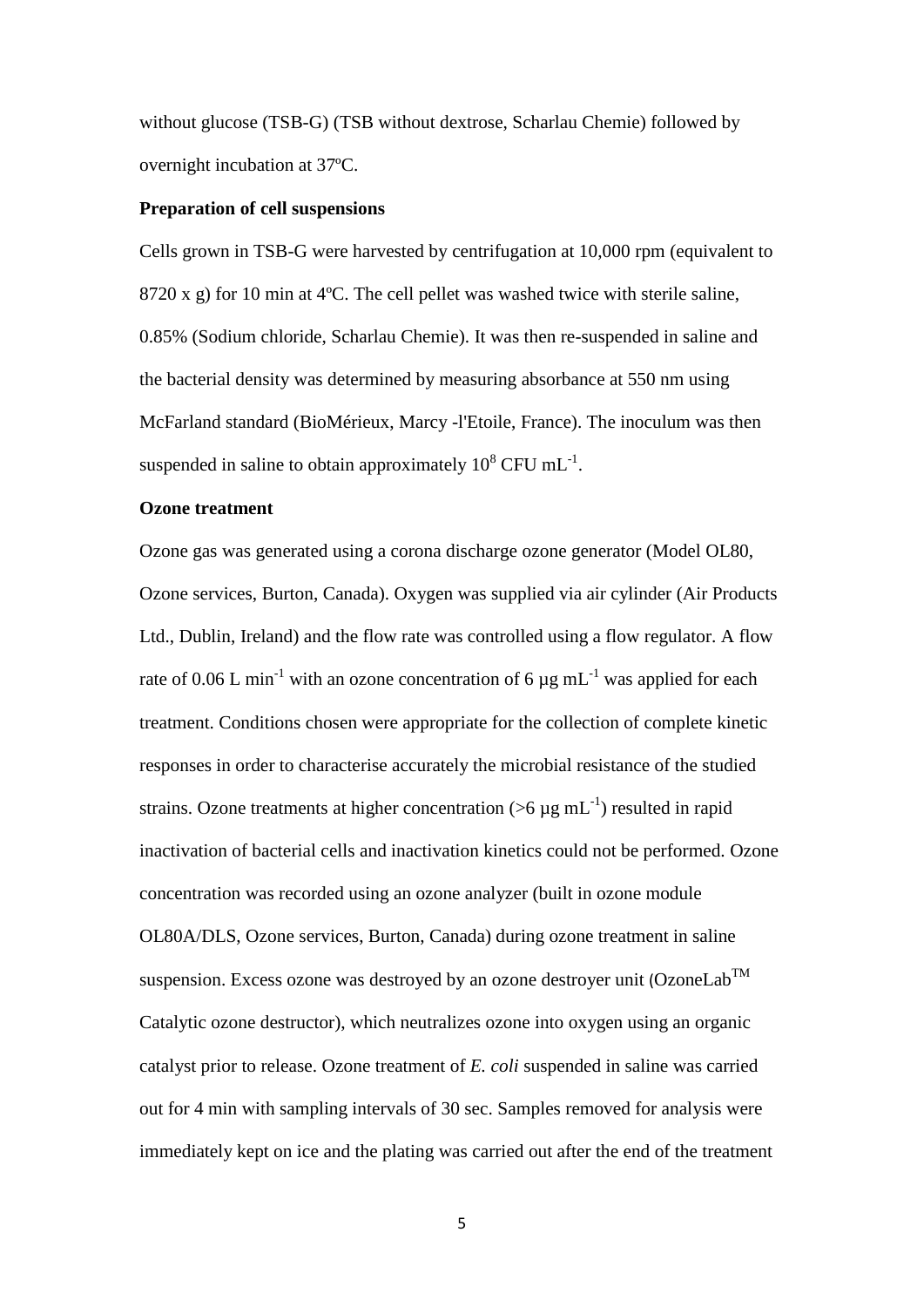(after 240 sec). All experiments were performed in triplicate. Three independent ozone inactivation experiments for every strain using individual freshly prepared inoculum ( $10^8$  CFU mL<sup>-1</sup>) for each experiment were performed.

# **Determination of microbial inactivation**

The effect of the ozone treatment on the microbial inactivation of each chosen strain was determined in terms of reduction of viable (culturable) counts over time. Samples (1 mL) were withdrawn, serially diluted in maximum recovery diluent (MRD, Scharlau Chemie, Spain) and 0.1 mL aliquots of appropriate dilutions were surface plated onto TSA. In order to obtain low microbial detection limits, 0.1 mL or 1 mL of the treated sample was spread onto TSA plates as described in EN ISO 11290-2 method (ISO 11290-2 1998). The limit of detection was  $1 \log CFU \text{ mL}^{-1}$ . Plates were incubated at 37ºC for 24 h and colony forming units were counted. Results were reported as  $Log_{10}$  CFU mL<sup>-1</sup>. The possibility of recovery of injured cells was taken into account by further incubating the plates for 2-3 days to detect possible increase in formation of visible colonies.

# **Inactivation kinetics**

The inactivation kinetics of *E. coli* strains in saline showed a characteristic non-linear behaviour (refer to Results). This behaviour was described by the biphasic model and is given by eqn 1 (Cerf 1977). The GInaFiT tool was employed to perform the regression analysis of the microbial inactivation data (Geeraerd *et al*. 2005). The biphasic eqn (1) was selected based on preliminary statistical comparison of the different inactivation models available at GInaFiT:

$$
\log_{10}(N) = \log_{10}(N_0) + \log_{10}(f \times e^{(-k_{\max}N)} + (1 - f) \times e^{(-k_{\max}2N)})
$$
\n(1)

where,  $k_{max1}$  and  $k_{max2}$  are the parameters that determine the inactivation rate.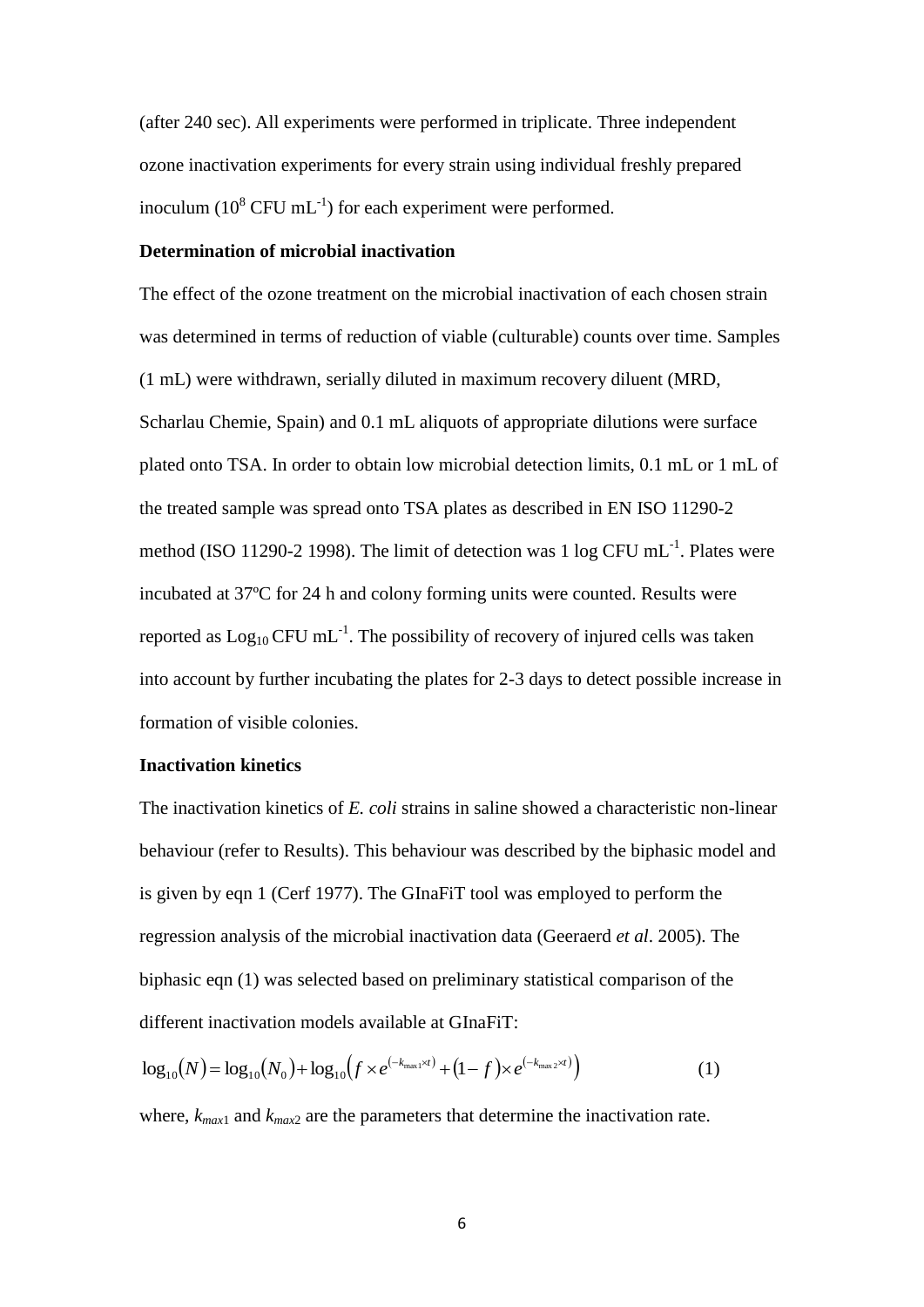The numerical values of *f, kmax*<sup>1</sup> and *kmax*<sup>2</sup> were used to calculate the time required to achieve a reduction by 5 log cycles (t*5d*) using the Solver in Microsoft Excel (Microsoft Corporation, USA) by equalizing  $log_{10}(N_0)$ -log<sub>10</sub>(N)=5.

In 2001, the U.S. Food and Drug Administration (FDA), published a final rule requiring fruit juice producers to achieve a 5-log reduction in critical pathogen levels (USFDA 2001). Therefore, a reduction of 5 log was considered in the present study. For statistical analysis, the t*5d* values were calculated for each strain and average values and standard deviations of the replicated studies were determined. Means were compared using ANOVA followed by LSD testing at  $p < 0.05$  level (SPSS, version 15.0).

# **Determination of cell membrane integrity**

Membrane integrity was examined by determination of the release of material absorbing at 260 nm and 280 nm (Virto *et al*. 2005). Ozonated samples extracted at preset time intervals were centrifuged at 15,000 rpm for 20 min at 4ºC. Supernatant (200 µL) was added to a 96-well plate (UV–transparent flat-bottom microplates, Corning-Costar Cat. No. 3635; Fisher Scientific, Ireland), and absorbance values at 260 nm and 280 nm were recorded using a UV spectrophotometer (Synergy HT; Bio-Tek, USA). Controls included (i) *E. coli* in saline and (ii) saline only. Three independent experiments were performed and triplicate samples were analyzed. The absorbance values (for cell free supernatant of untreated and ozone treated samples) were subtracted with the simultaneously recorded value of cell free supernatant of saline sample.

# **Determination of cell membrane permeability**

Cell membrane permeability was determined using a hydrophobic probe, 1-N-Phenylnaphthylamine (NPN). The quantum yield of NPN is greatly increased in a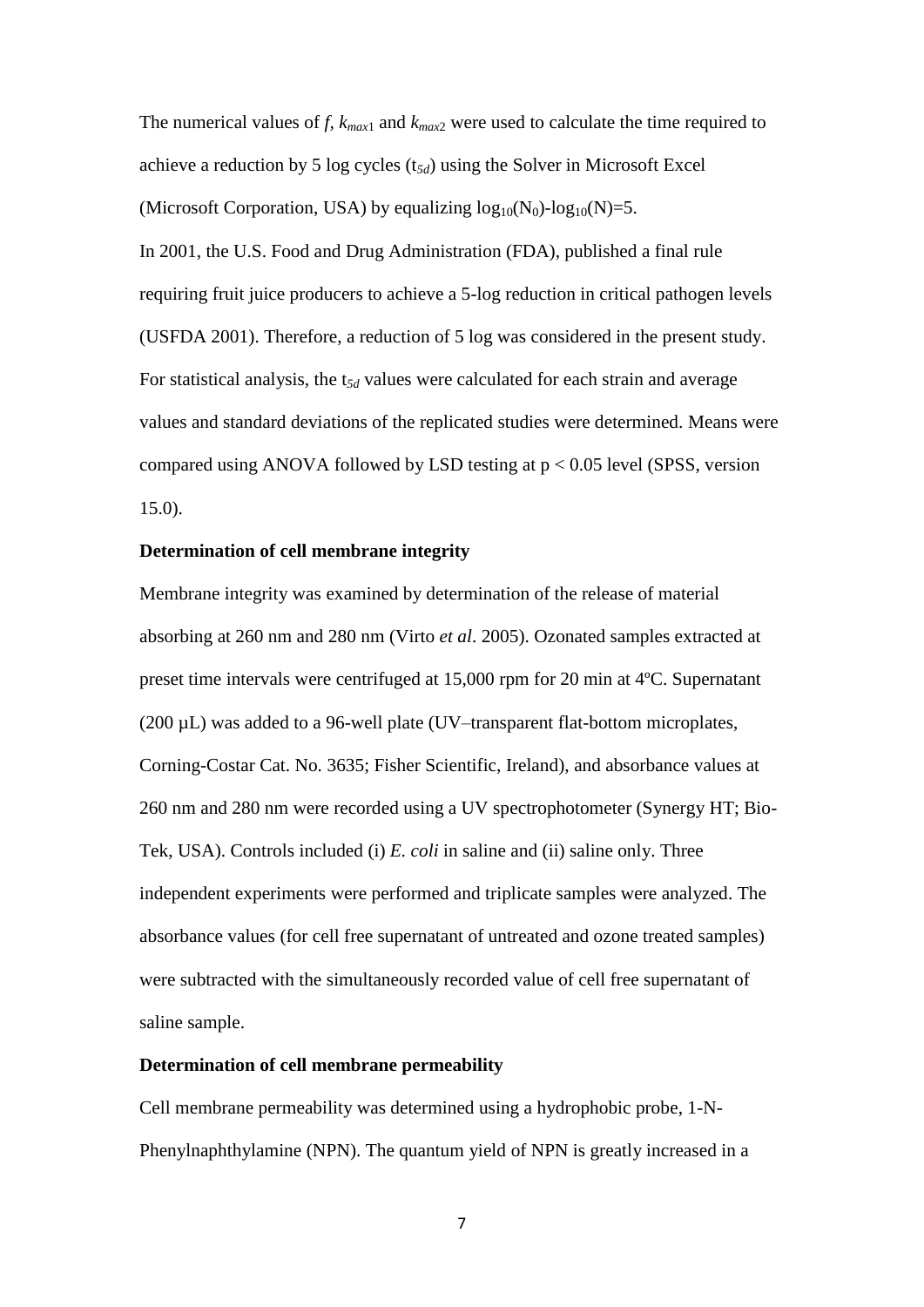glycerophospholipid environment compared with an aqueous environment (Träuble and Overath 1973; Liu *et al*. 2004). A 100 mM stock solution of NPN in acetone was diluted to a concentration of 100  $\mu$ M in saline. Ozone treated *E. coli* cultures (160  $\mu$ L) were pipetted into microtitre plate wells (black; Nunc) to which 40  $\mu$ L of 100  $\mu$ M NPN (Sigma-Aldrich, Dublin, Ireland) was added, yielding an end concentration of 20 µM NPN. Immediately after mixing, plates were read on a Bio Tek Synergy HT fluorescence plate reader (excitation wavelength, 360/40 nm and an emission wavelength, 460/40 nm). Controls included (i) *E. coli* in saline with NPN and (ii) saline with NPN. Three independent experiments were performed and triplicate samples were analyzed. The fluorescence values were subtracted with the simultaneously recorded value of the untreated cell sample (control sample) in the presence of 20 µM NPN.

# **Scanning Electron Microscope (SEM) imaging**

Samples for SEM were prepared according to the procedure employed by Thanomsub *et al*. (2002) with minor modification. In detail, control (untreated) and treated samples of the parent and Δ*soxR* and Δ*oxyR* sensitive mutant strains were collected at intervals of 0 and 30 sec, as other assays indicated rapid population reduction and release of intracellular components within a period of 30 sec. Samples were concentrated by centrifugation at 10,000 rpm for 10 min. The supernatant was discarded and the cells were fixed in ice-cold 2.5% glutaraldehyde in 0.05 M sodium cacodylate buffer (pH=74) for 2 h. Cells were then washed with the same buffer three times and were then fixed in 1% osmium tetroxide in 0.05 M sodium cacodylate for 2 h at 4°C. Cells were then washed once with the same buffer followed by three washes with distilled water. Samples were dehydrated in increasing concentrations of ethanol (50%, 70%, 80%, 90%, 95% to 99.5%). The dehydrated samples were freeze dried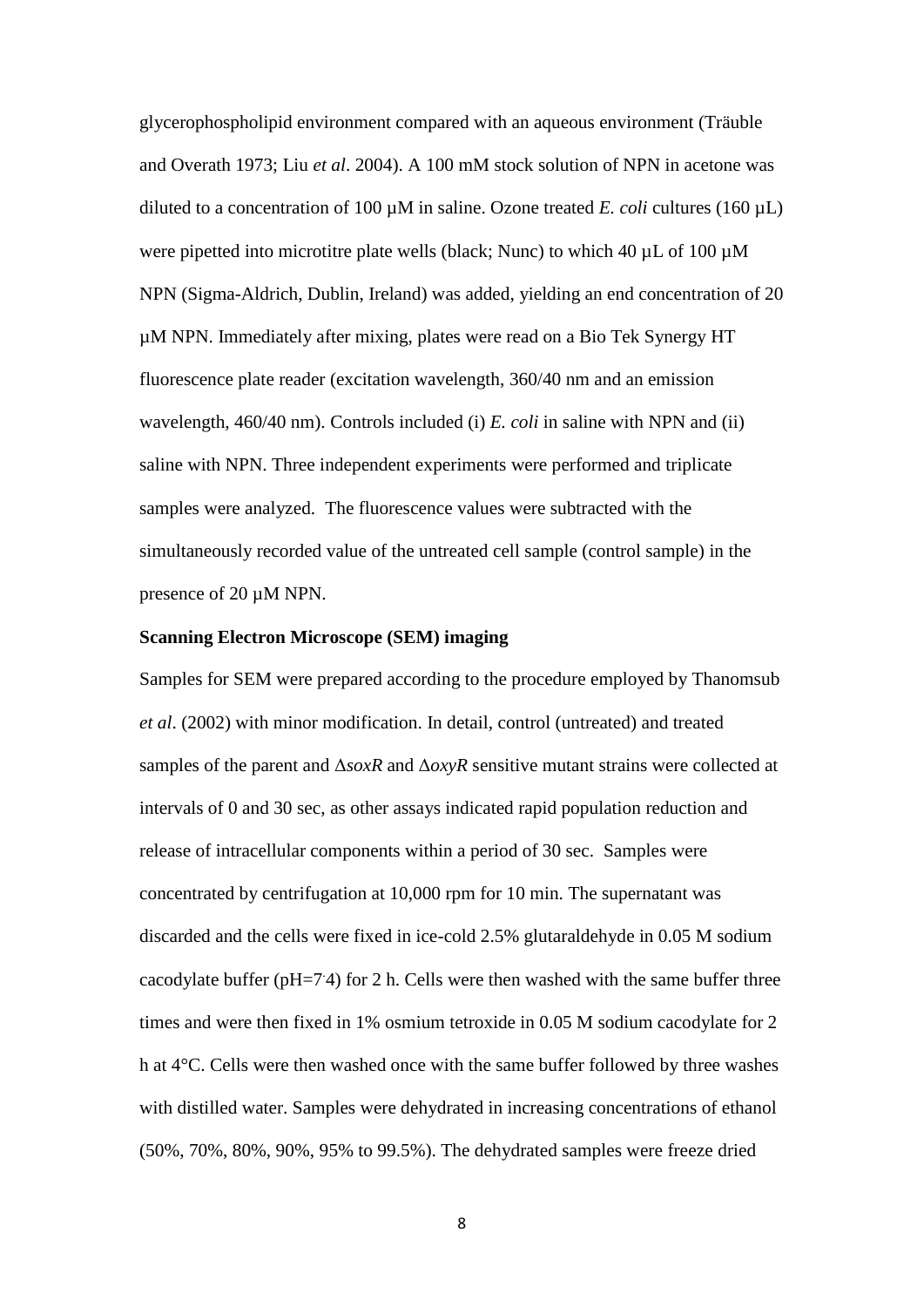(Labconco, FreeZone 6, Mason Technology, Dublin, Ireland), mounted on stubs using double sided carbon tape, and sputter coated with Au, using a Emitech K575X Sputter Coating Unit, to prevent surface charging by the electron beam. Samples were then sputter coated at a vacuum of  $5 \times 10^{-3}$  mbar around 30 sec resulting in a coating of 10 nm. Further on the samples were examined using a FEI Quanta 3D FEG Dual Beam SEM (FEI Ltd, Hillsboro, USA) at 5KV. SEM analysis was employed to image the damage or alteration in cell surface structure of bacterial cell population, after ozone treatment.

### **Results**

# **Effect on microbial inactivation kinetics**

There was a significant effect on microbial inactivation due to the ozone exposure and for all strains the microbial kinetics exhibited biphasic behaviour (Fig. 1). The inactivation parameters were estimated by eqn  $(1)$  and the  $t_{5d}$  values (Table 1) were calculated as described in the Materials and Methods. The parent strain and the Δ*dnaK* mutant were comparatively less susceptible to ozone treatment than Δ*soxR*, ΔsoxS, Δ*oxyR* and Δ*rpoS* mutants as illustrated from the t*5d* values (p<0.05) (Table 1). No significant difference between the four sensitive mutant strains was recorded. However, for most of the strains, a 5 log cycle reduction was achieved within 4 min. The incubation of the plates for additional 2-3 days at 37ºC did not result in increase of the number of colony forming units.

### **Effect on cell membrane integrity and membrane permeability**

When *E. coli* strains were treated with ozone, the absorbance at 260 nm increased immediately after 30 sec of treatment irrespective of the parent strain or mutant strains studied (Fig. 2a). The maximum absorbance at 260 nm was noticeable for Δ*oxyR* and Δ*rpoS* mutants. Δ*oxyR* mutant showed significantly higher absorbance values at 260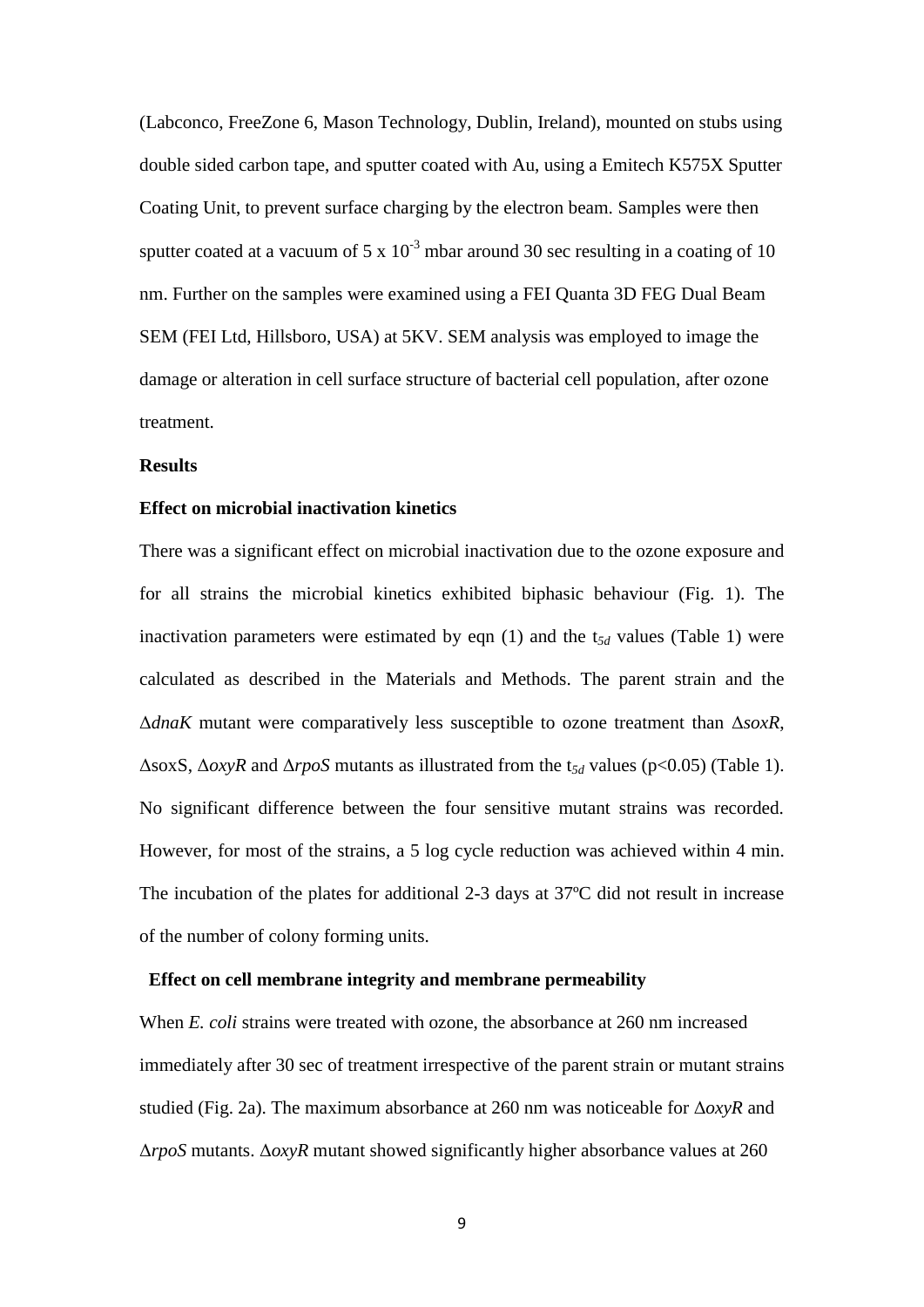nm (*p*<0.05) after 30 and 60 sec of ozone treatment compared to parent and other mutant strains studied. Ozone treatment of 90 sec showed significantly higher absorbance values (*p*<0.05) at 260 nm for Δ*oxyR* and Δ*rpoS* mutants. Ozonation for the longest treatment time (240 sec) showed significantly lower absorbance values for parent, Δ*soxR*, Δ*soxS* and Δ*dnaK* mutants compared to Δ*oxyR* and Δ*rpoS* mutants. The absorbance at 280 nm after ozone treatment was not significantly noticeable for all the strains studied. The 260/280 ratio remains constantly at levels equal or above 2 for all studied strains.

The uptake of NPN by *E. coli* strains after 30 sec of ozone treatment is shown in Table 1. For all *E. coli* strains, ozone treatment of 30 sec resulted in increased NPN uptake. Further exposure to ozone did not result in a significant increase in fluorescence**.** 

## **SEM examination of ozone treated** *E. coli*

All *E. coli* strains showed a rapid reduction in population and a release of intracellular components following 30 sec of ozone treatment. Therefore, for SEM analysis, time 0 and 30 sec samples were chosen and the analysis was performed for the parent strain and two of the most sensitive mutant strains; Δ*oxyR* and Δ*soxR*. Detailed observation of *E. coli* cells after SEM analysis showed slightly altered cell surface structure and damage to the cell surface but to a less extent compared to the untreated cells (Fig. 3). The surface of ozone treated *E. coli* appeared slightly rough compared to the nonozonated cells.

# **Discussion**

In this work for the first time we attempted to get information regarding the nature and the main cellular targets of ozone treatment by the use of carefully selected mutant strains. Interestingly, the same intensity of ozone treatment had different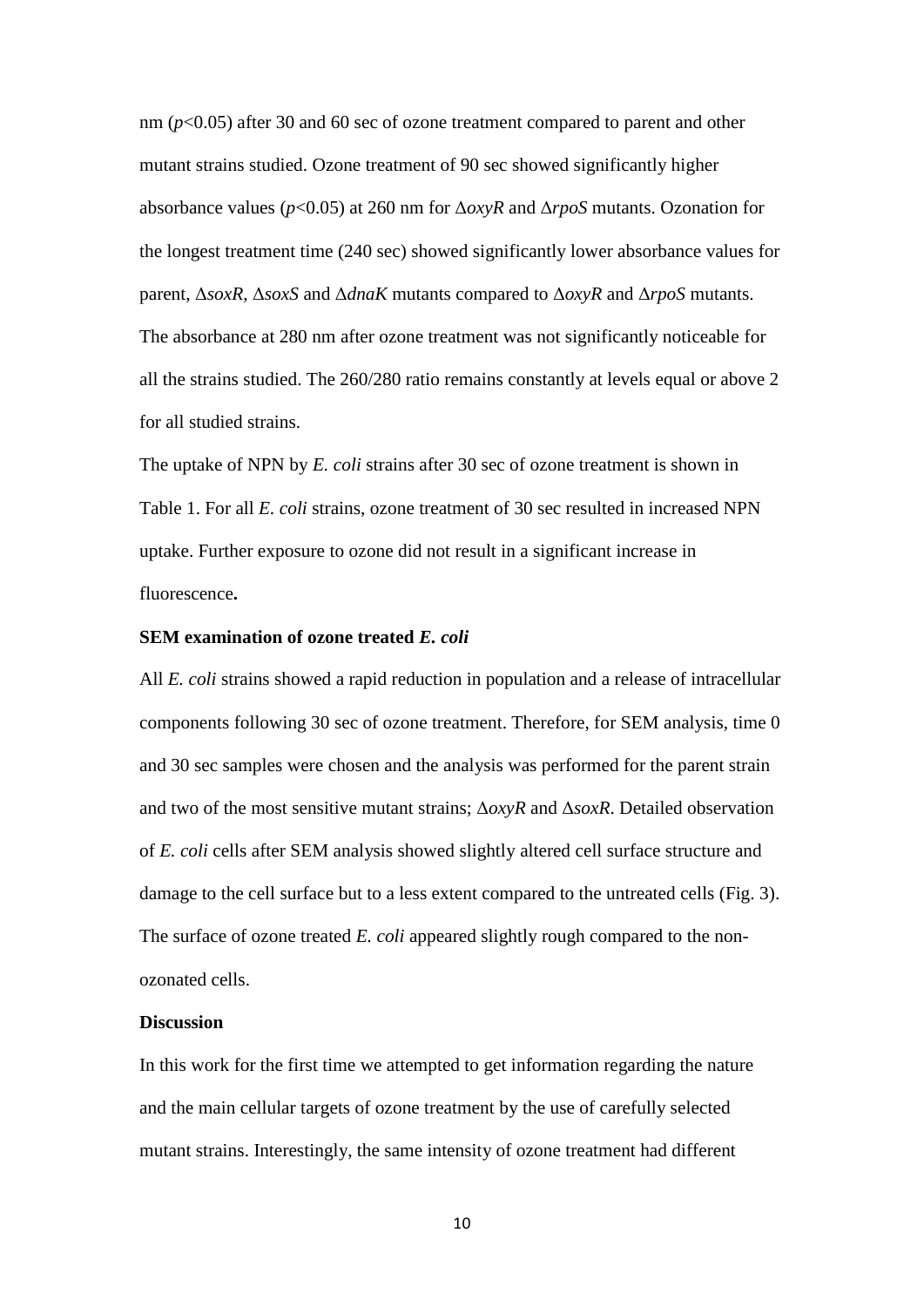effects on mutants in genes which have previously shown to play an important role in oxidative stress. These could lead us to some interesting conclusions regarding ozone treatment.

The lowest t*5d* for Δ*soxR*, Δ*soxS*, Δ*oxyR* and Δ*rpoS* mutants highlights the importance of oxidative stress related genes for the protection of *E. coli* against ozone treatment. The SoxRS regulon (superoxide response regulon) has previously been shown to play an important role in the protection against ozone treatment in *E coli* (Jimenez-Arribas *et al*. 2001). The SoxR is the activator which in its oxidised form enhances transcription of *soxS* that encodes for a transcriptional activator of several genes of the SoxRS regulon (e.g. *sodA* and *nfo*; Pomposiello and Demple 2001). These genes are directly responsible for the removal of superoxide anions or repair of superoxide damaged macromolecules but mainly DNA. These could explain why both Δ*soxR* and Δ*soxS* mutant were sensitive to ozone treatment. In addition, it provides strong evidence that one of the main cellular targets of ozone treatment is the DNA. Previous studies also reported ozone causes damage to DNA which if unrepaired results on extensive breakdown of DNA in *E. coli* and consequently loss of cell viability (Hamelin and Chung 1974; Hamelin *et al*. 1977; 1978). The damage of the chromosomal DNA might be one of the reasons for inactivation of *E. coli* by ozone (Ishizaki *et al*. 1987)*.*

OxyR is another transcriptional regulator required for the induction of hydrogen peroxide (H2O2) inducible genes like *katG, ahpCF grxA* (Zheng *et al*. 1998, Zheng *et al*. 2001). The interaction of  $H_2O_2$  with iron localized along the phosphodiester backbone of nucleic acids leads to cell death upon exposure to  $H_2O_2$  (Storz and Imlay 1999). Strains with *oxyR* deletions are unable to induce this regulon and are hypersensitive to  $H_2O_2$  (Christman *et al.* 1989). Hence, the absence of the  $H_2O_2$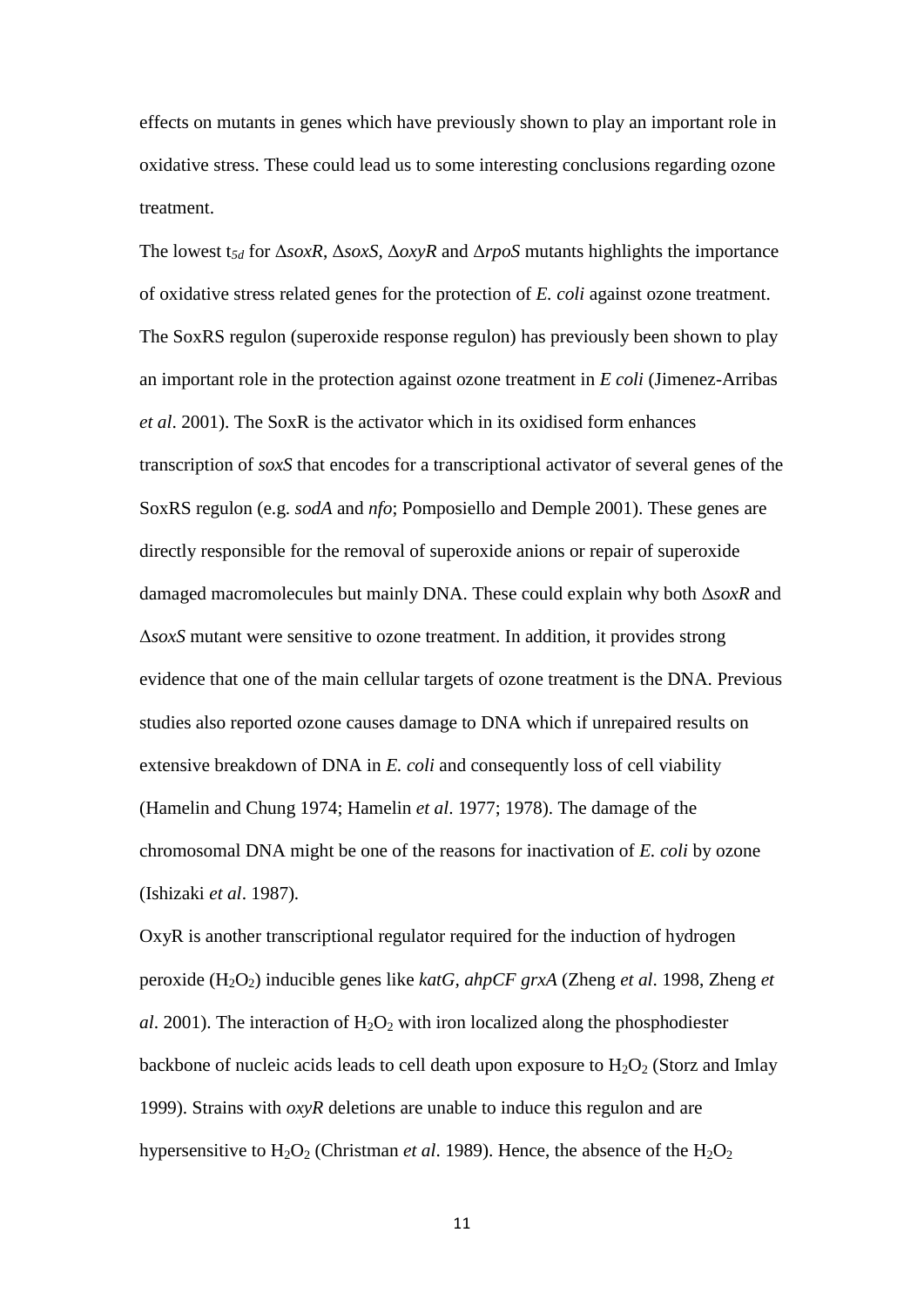inducible gene activator in Δ*οxyR* mutant resulted in increased sensitivity to ozone (refer to Table 1 and Fig.1).

One of the most important regulators of stress genes involved in general stress resistance is RpoS. The RpoS subunit of RNA polymerase is the master regulator of general stress response in *E. coli*, positively regulating more than 500 (10%) genes (Hengge 2009). RpoS is known to regulate the expression of genes which are important against oxidative stress (*katP, ahpCF*) (Loewen *et al*. 1998). However, until now it has not been shown if it plays any role in protecting the cells against ozone treatment. Here we demonstrate for first time that RpoS plays an important role in the resistance of *E. coli* against ozone. This result opens the door for further research which could focus on the identification of the specific genes of the RpoS regulon which are important for protection against ozone treatment.

The parent strain as well as the Δ*dnaK* mutant was less susceptible to ozone treatment than the other mutants. This observation is highly interesting since DnaK has previously been shown to play an important role in the resistance of *E. coli* cells against  $H_2O_2$  (Delaney 1990; Rockabrand 1995) mainly through the protection of proteins from oxidative damage (Echave 2002). The current results suggest that proteins do not seem to be the main cellular target of ozone treatment. Another explanation could be that the generated radical species and the intensity of the treatment led to the rapid inactivation of DnaK in the wild type. This has been previously observed during severe oxidative stress (but at experiments performed) at high temperatures (Winter *et al*. 2005). In that study it was suggested that severe oxidative stress rather rendered DnaK thermolabile at high temperatures than causing its inactivation *per se*. However, no increase in the temperature was observed in these experiments suggesting that the above did not take place in our experiments.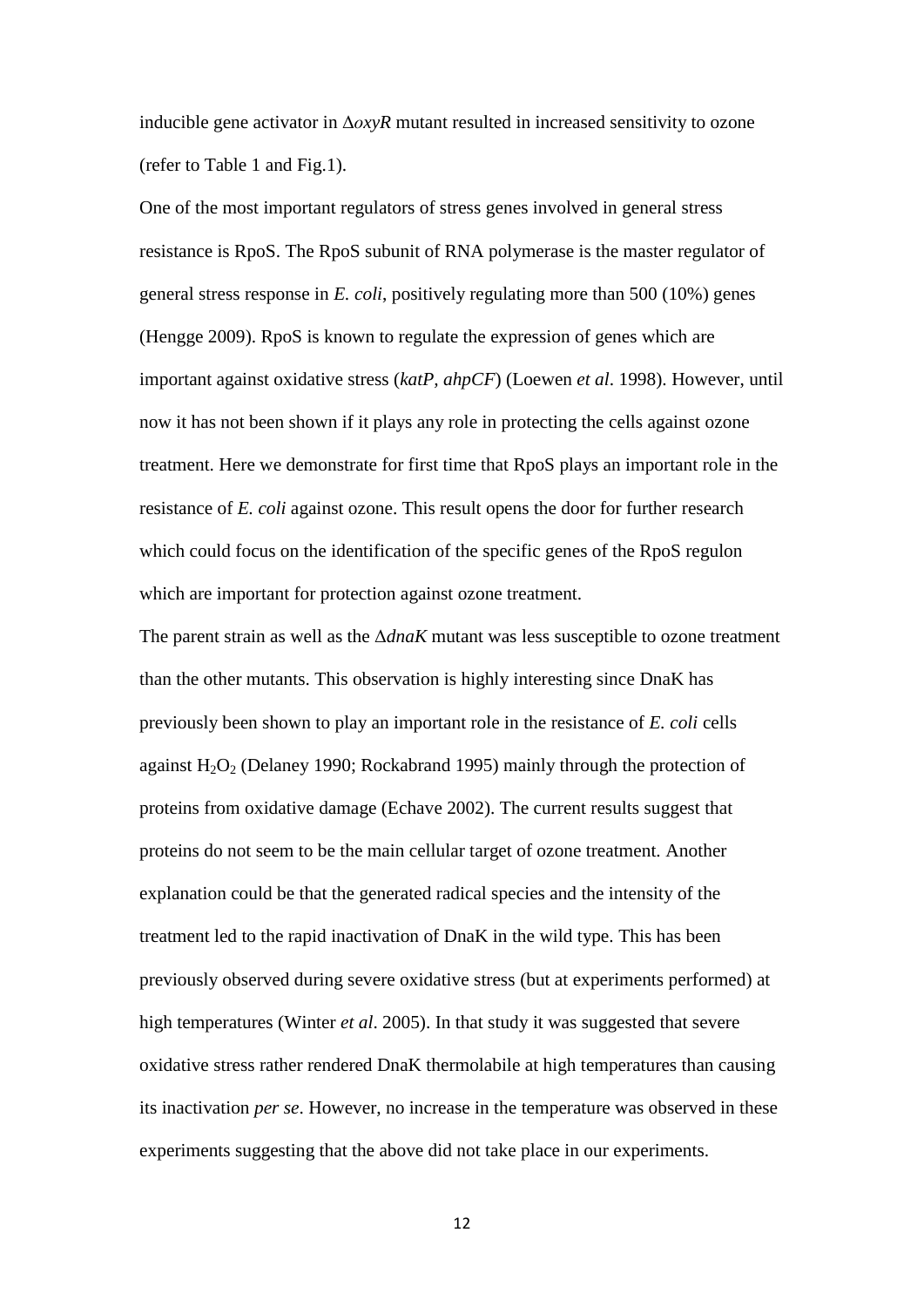Additional studies are required to further identify the nature of ozone treatment, its cellular targets and the role of DnaK, if any, against specific radicals. Macromolecules such as proteins and lipids have different susceptibilities to oxidative damage within a range of time scales which makes the characterisation of the oxidative stress mechanism a complicated task (Semchyshyn *et al*. 2005). Release of intracellular components after ozonation was not observed for all *E. coli* strains in the current study. This is obvious from the fact that the absorbance observed at 260 nm was significantly lower than that reported previously (Komanapalli and Lau 1996; Curtiellas *et al*. 2005). Furthermore, the 260/280 ratio remains constantly at levels equal or above 2 which suggests that no proteins were released during ozone treatment. However, despite the above possible damage induced by ozone does not seem to be so significant that would allow proteins to leak out of the cell. The above statement is also confirmed by the SEM results which do not show any significant damage of the cells while the same could be concluded by the results obtained with the use of NPN. As White, (1999) reported in the presence of ozone, the macromolecules released from the cell are further cleaved and oxidized, resulting in much smaller molecules. Cho *et al*. (2010) also concluded that proteins degrade due to the reaction for a number of disinfectants in the order of ozone, chlorine dioxide, free chlorine and UV and that the amount of proteins released from *E. coli* inactivation is also dependent on the degradation reaction.

The parent and mutant *E. coli* strains showed increased uptake of NPN followed by ozonation which is normally excluded by Gram negative bacteria. Disruption of the outer membrane weakens the bacteria and allows the permeability to large, hydrophobic molecules (Murray *et al*.2009) like NPN indicating damage to the outer membrane (Helander and Mattila-Sandholm 2000). It is evident from the current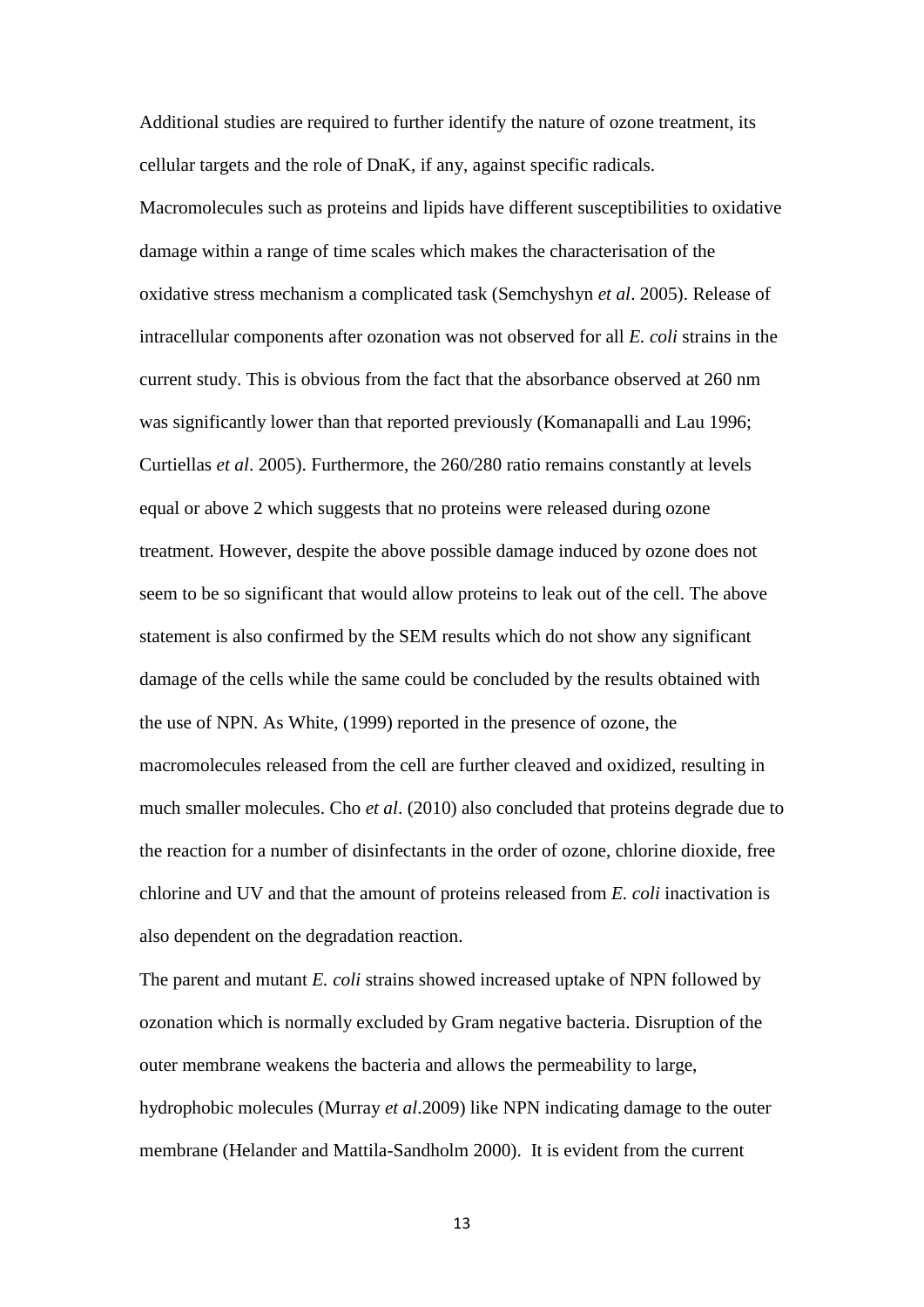results that the membrane damage by ozonation is less when compared with that reported by using chitosan (Liu *et al*. 2004) and lactic acid (Alakomi *et al*. 2000) as antimicrobial agents.

Two main theories appear in the literature about the microbial inactivation mechanism during ozonation: (i) cell lysis (Scott and Lesher 1963; Mudd *et al*. 1969; Hamelin *et al*. 1978; Hunt and Marinas 1999; Thanomsub *et al*. 2002), (ii) interaction with cell constituents (Ingram and Haines 1949; Hamelin *et al*. 1977, 1978; Ishizaki *et al*. 1987). According to the latter, ozone diffuses through the membrane and react with cell (vital) component. Similarly, Perrich *et al*. (1975) concluded that cell lysis was not the main mechanism for *E. coli* inactivation and that the cells remained morphologically intact after inactivation.

In the current study, and based on the SEM analysis, it was observed that cell lysis was not the main mechanism of inactivation. The ability of ozone to diffuse through the membrane appears to damage the cell constituents, thereby negatively impacting on their metabolic activity and consequently leading to the final inactivation of the cells.

# **Conclusions**

From the present results it was evident that cell lysis was not the major mechanism of inactivation shown in this study. Experiments performed with mutants in genes conferring protection against oxidative stress demonstrated the important role of the *soxRS* and the *oxyR* regulon in protection against ozone treatment. DnaK which was shown previously to play a role in  $H_2O_2$  resistance did not appear to protect against ozone. The role of specific cellular targets, as well as the identification of genes from the RpoS regulon playing a role in protection against ozone treatment is of further investigation. In the present work a primary step was made to elucidate the nature of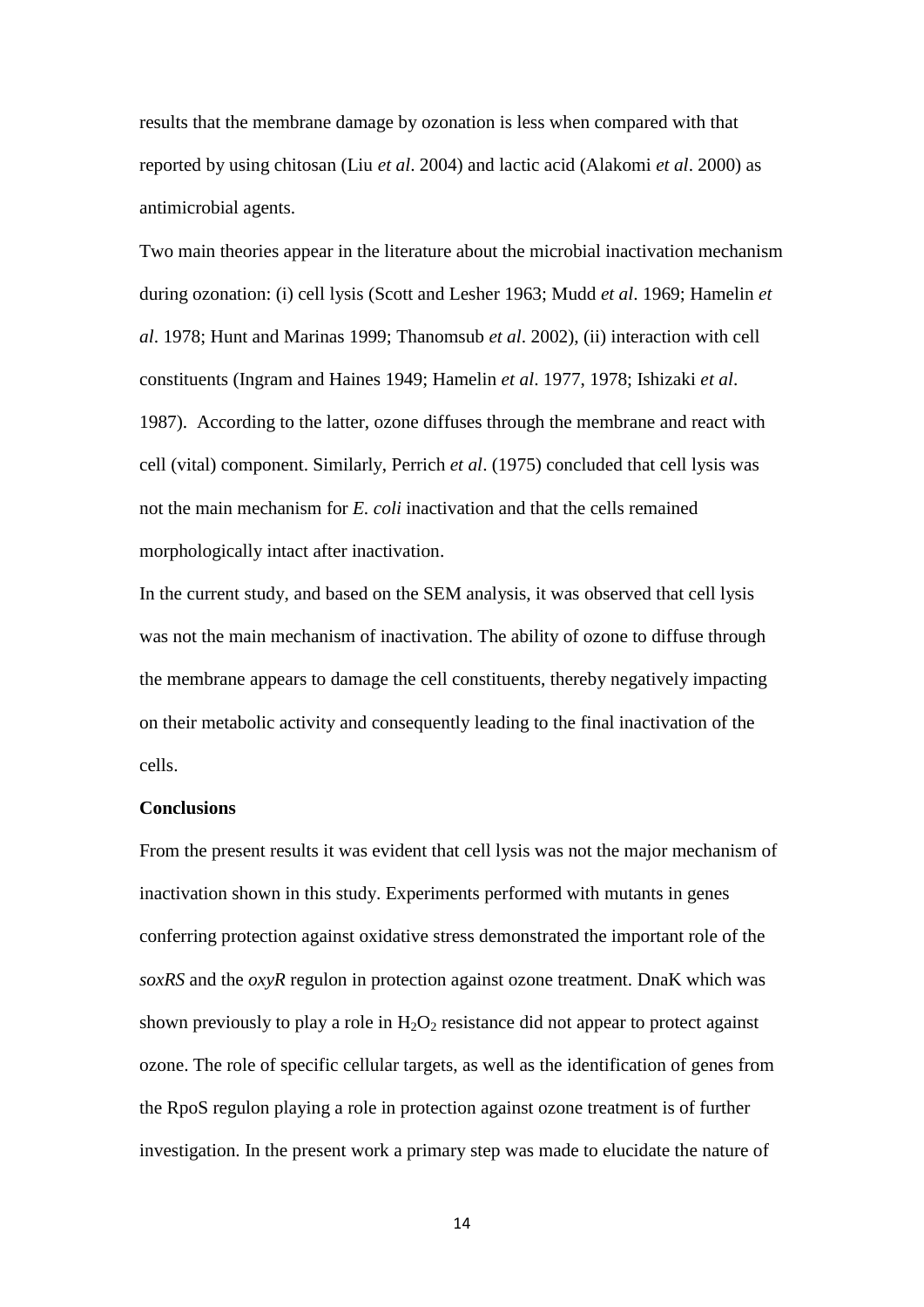the ozone treatment and the cellular targets generally involved in the inactivation of cells by ozone.

#### **Acknowledgement**

Funding for this research was provided under the National Development Plan 2000- 2006, through the Food Institutional Research Measure, administered by the Department of Agriculture, Fisheries & Food, Ireland.

#### **References:**

Adler, M. G. and Hill, G. R. (1950) The kinetics and mechanism of hydroxide iron catalyzed ozone decomposition in aqueous solutions. *J Am Chem Society* **72**, 1884- 1886.

Alakomi, H.L., Skyttä, E., Saarela, M., Mattila-Sandholm, T., Latva-Kala, K. and Helander, I. M. (2000) Lactic acid permeabilizes gram-negative bacteria by disrupting the outer membrane. *Appl Environ Microbiol* **66**, 2001-2005.

Baba, T., Ara, T., Hasegawa, M., Takai, Y., Okumura, Y., Baba, M., Datsenko, K.A., Tomita, M., Wanner, B.L .and Mori H. (2006) Construction of *Escherichia coli* K-12 in-frame, single-gene knockout mutants: the Keio collection. *Mol Syst Biol* doi:10.1038/msb4100050: 21 February 2006.

Cerf, O. (1977) Tailing of survival curves of bacterial spores. *J Appl Bacteriol* **42**, 1- 9.

Cho, M., Kim, J., Kim, J.Y., Yoon, J. and Kim, J.H. (2010) Mechanisms of *Escherichia coli* inactivation by several disinfectants. *Water Res* **44** (11), 3410-3418. Christman, M.F., Storz, G. and Ames, B.N. (1989) OxyR, a positive regulator of hydrogen peroxide-inducible genes in *Escherichia coli* and *Salmonella typhimurium*, is homologus to a family of bacterial regulatory proteins. *Proc Natl Acad Sci USA* **86**, 3484-3488.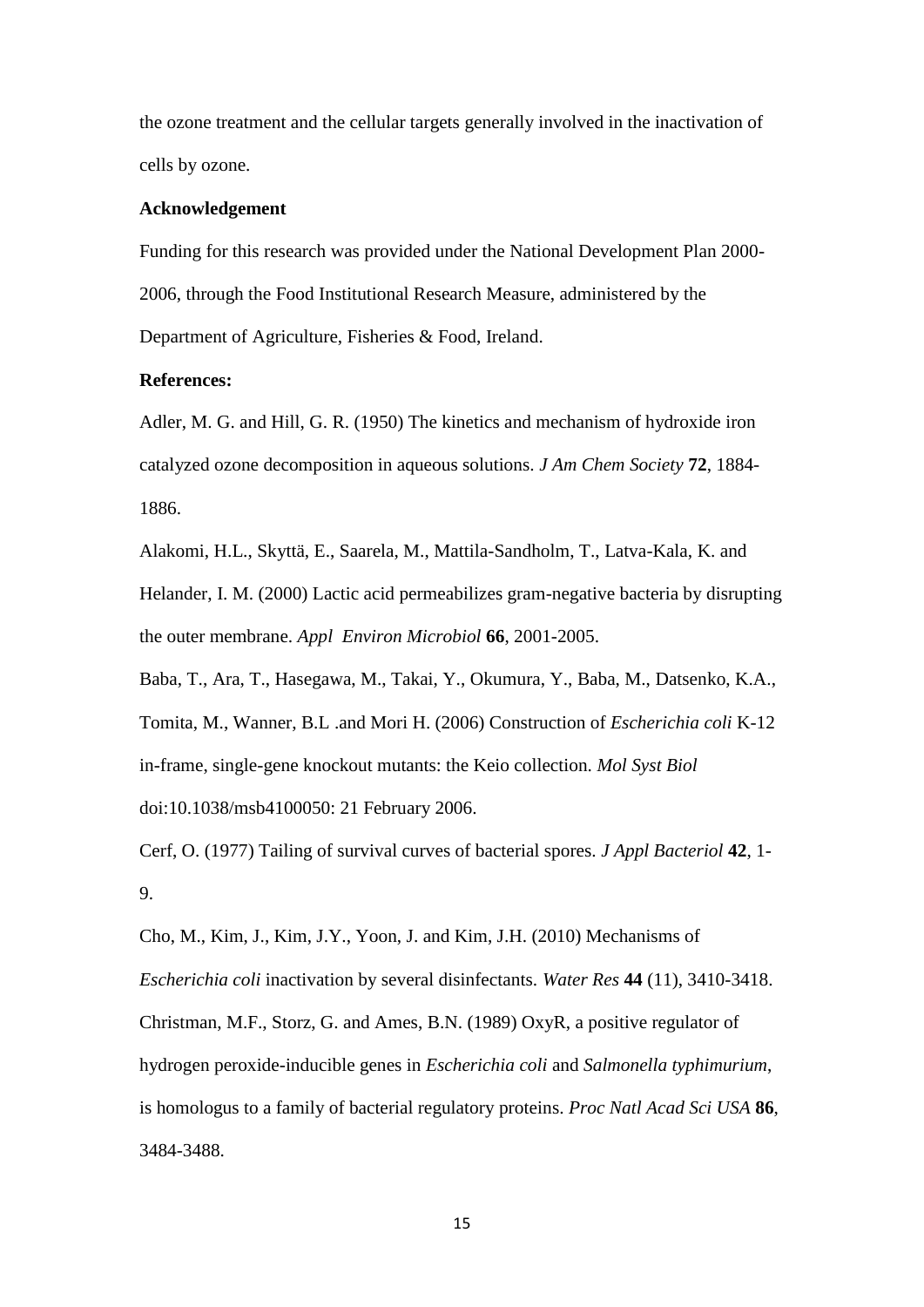Curtiellas, V., Gutierrez, M., Sanchez, E., Fernandez, I., Baluja, C., Bataller, M.,

Rodriguez, S. and Ancheta, O. (2005) Characterization of *E. coli* lysis by ozone IOA 17<sup>th</sup> World Ozone Congress-Strasbourg 2005 I.3.1-I.3.8.

Delaney, J.M. (1990) Requirement of the *Escherichia coli dnaK* gene for thermotolerance and protection against  $H_2O_2$ . *J Gen Microbiol* **136**, 2113-2118. Echave, P., Esparza-Cero, M.A., Cabiscol, E., Tamarit, J., Ros J., Membrillo-Hernandez, J. and Lin, E.C.C. (2002) DnaK dependence of mutant ethanol oxidoreductases evolved for aerobic function and protective role of the chaperone against protein oxidative damage in *Escherichia coli. Proc Natl Acad Sci USA* **99**(7), 4626–4631.

Geeraerd, A.H., Valdramidis, V.P. and Van Impe, J.F. (2005) GInaFit, a freeware tool to assess non-log-linear microbial survivor curves. *Int J Food Microbiol* **102**, 95-105. Greenberg, J.T., Monach, P., Chou, J.H., David Josephy, P. and Demple, B. (1990) Positive control of a global antioxidant defense regulon activated by superoxide generating agents in *Escherichia coli. Proc Natl Acad Sci USA* **87**, 6181-6185.

Hamelin, C. and Chung, Y.S. (1974) Optimal conditions for mutagenesis by ozone in *Escherichia coli* K12. *Mutat Res* **24** (3), 271-279.

Hamelin, C., Sarhan, F. and Chung, Y.S. (1977) Ozone induced DNA degradation in different DNA polymerase I mutants of *Escherichia coli* K12. *Biochem Biophys Res Commun* **77**, 220-224.

Hamelin, C., Sarhan, F. and Chung, Y.S. (1978) Induction of deoxyribonucleic acid degradation in *Escherichia coli* by ozone. *Cell Mol Life Sci* **34**, 1578-1579. Helander, I.M. and Mattila-Sandholm, T. (2000) Fluorometric assessment of Gramnegative bacterial permeabilization. *J Appl Microbiol* **88**, 213.219.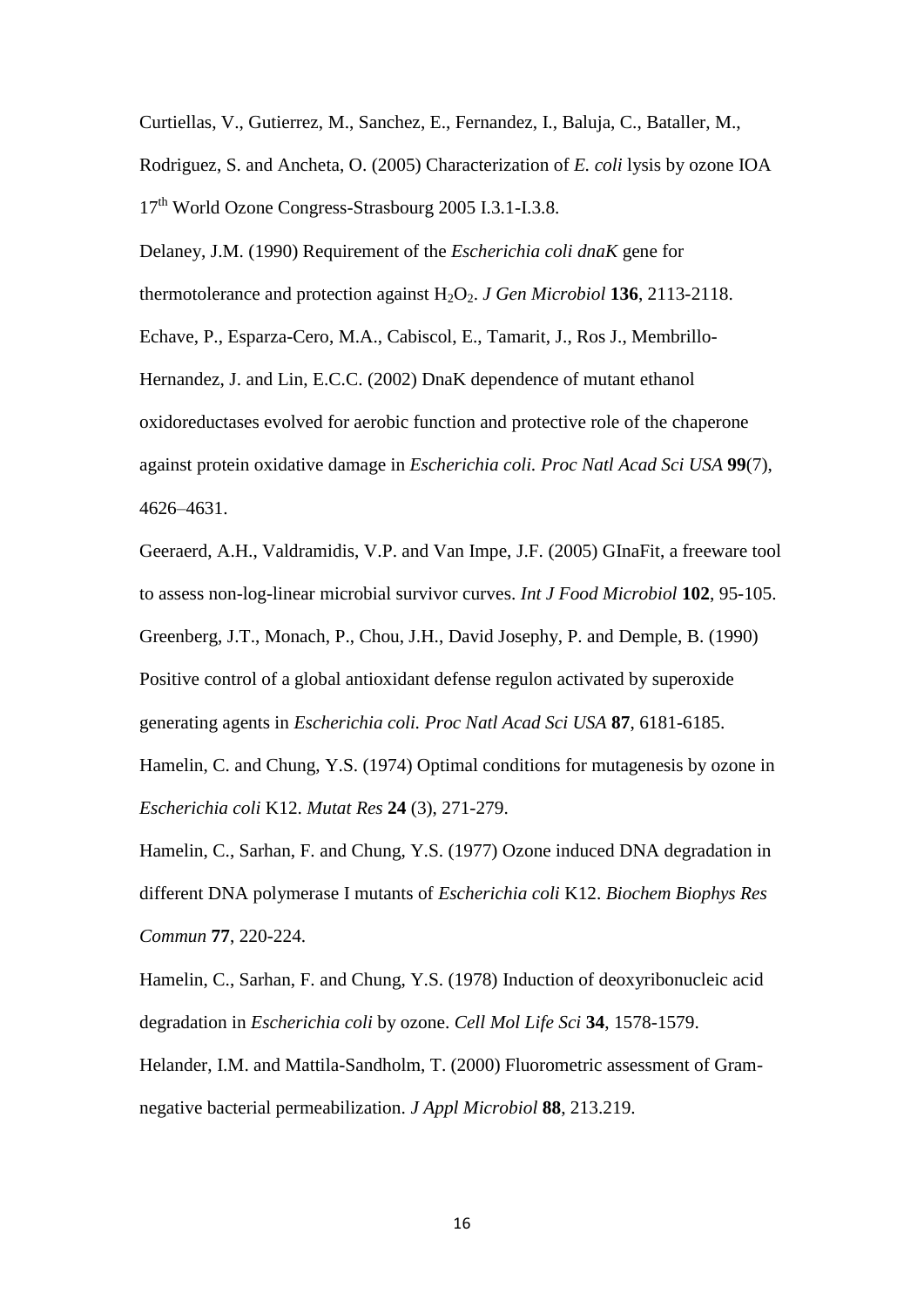Hengge, R. (2009) Proteolysis of  $\sigma^S$  (RpoS) and the general stress response in *Escherichia coli. Res Microbiol* **160** (9), 667-676.

Hoigné, J. and Bader, H. (1975) Ozonation of water: role of hydroxyl radicals as oxidizing intermediates. *Sci* **190**, 782-784.

Hunt, N.K. and Marinas, B.J. (1999) Inactivation kinetics of *Escherichia coli* with ozone: chemical and inactivation kinetics. *Water Res* **33**(11), 2633-2641.

Imlay, J.A. (2008) Cellular defenses against superoxide and hydrogen peroxide. *Annu Rev Biochem* **77**, 755-776.

Ingram, M. and Haines, R.B. (1949) Inhibition of bacterial growth by pure ozone in the presence of nutrients. *J Hyg* (Lond.) **47**, 146-158.

Ishizaki, K., Miura, K. and Shinriki, N. (1987) Effect of ozone on plasmid DNA of *Escherichia coli* in situ. *Water Res* **21**, 823-827.

ISO 11290-2(1998) / Amendment 1. (2004) Modification of the enumeration medium, ISO, Geneva.

Jimenez-Arribas, G., Leautaud, V. and Amabile-Cuevas, C.F. (2001) Regulatory locus soxRS partially protects *Escherichia coli* against ozone. *FEMS Microbiol Lett* **195**(2), 175-177.

Kim, J.G., Yousef, A.E. and Dave, S. (1999) Application of ozone for enhancing the microbiological safety and quality of foods: A review. *J Food Prot* **62**(9), 1071–1087. Komanapalli, I.R. and Lau, B.H.S. (1996) Ozone-induced damage of *Escherichia coli* K-12. *Appl Microbiol Biotechnol* **46**, 610–614.

Levadnaya, T.I., Savluk, O.S., Soboleva, N.M., Potapchenko, N.G. and Goncharuk, V.V. (2009) Inactivation of the test microorganism *E. coli* K-12 with ozone in water in the presence of humic acids and hydrogen peroxide. *J Water Chem Technol* **31**(3), 201-204.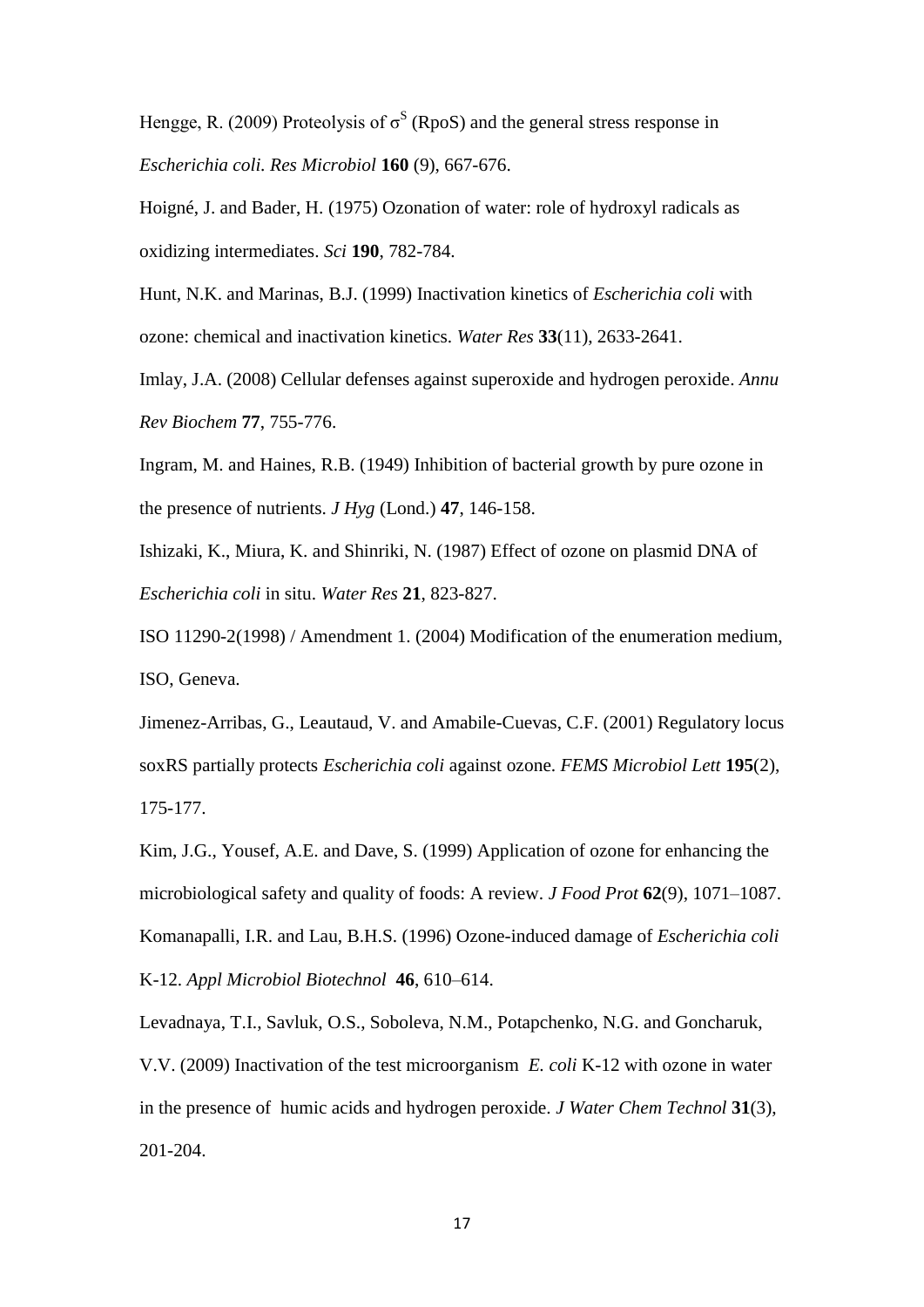Liu, H., Du, Y., Wang, X. and Sun, L. (2004) Chitosan kills bacteria through cell membrane damage. *Int J Food Microbiolol* **95** (2), 147-155.

Loewen, P., Hu, B., Strutinsky, J. and Sparling, R. (1998) Regulation in the rpoS regulon of *Escherichia coli*. *Can J Microbiol* **44**, 707-717.

Mudd, J.B., Leavitt, R., Ongun, A. and McManus, T.T. (1969) Reactions of ozone with amino acids and proteins. *Atmos Environ* **3**, 669-682.

Murray, P.R., Rosenthal, K.S. and Pfallar, M.A. (2009) Basics principles of medical microbiology. In *Medical Microbiology* 6 th edn, pp 9-79, PA.

Patil, S., Valdramidis, V.P., Cullen, P.J., Frias, J. and Bourke, P. (2010) Inactivation of *Escherichia coli* by ozone treatment of apple juice at different pH levels. *Food Microbiol* **27**(6), 835-840.

Perrich, J.R., McCammon, L.R., Cronholm, L.S., Fleischman, M., Pavoni, J.L. and Riesser, V. (1975) Inactivation kinetics of virus and bacteria in a model ozone contacting reactor system. In Proceedings of the Second International Symposium on Ozone Technology, Montreal Canada, eds. Rice, R.G., Pichet, P. and Vincent, M. pp. 486-496. International Ozone Institute, New York, NY.

Pomposiello, P.J. and Demple, B. (2001) Redox-operated genetic switches: the SoxR and OxyR transcription factors. *Trends Biotechnol* **19**(3), 109-114.

Pryor, W.A., Das, B. and Church, B.F. (1991) The ozonation of unsaturated fatty acids: Aldehydes and hydrogen peroxides as products and possible mediators of ozone toxicity. *Chem Res Toxicol* **4**, 341-348.

Rockabrand, D., Arthur, T., Korinek, G., Livers, K. and Blum, P. (1995) An essential role for the *Escherichia coli* DnaK protein in starvation-induced thermotolerance, H2O<sup>2</sup> resistance, and reductive division. *J Bacteriol* **177**(13), 3695-703.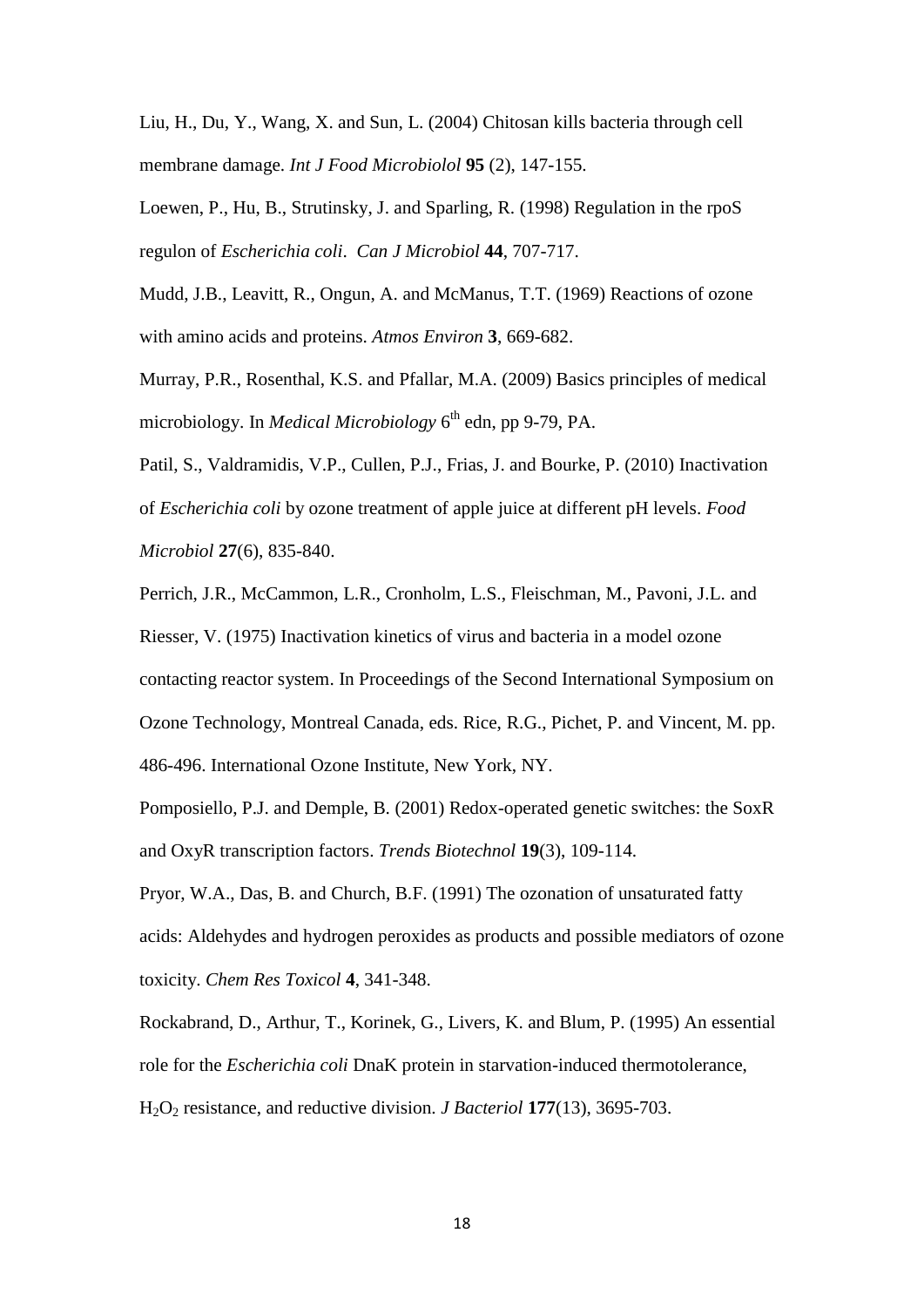Scott, D.B.M. and Lesher, E.C. (1963) Effect of ozone on survival and permeability of *Escherichia coli. J Bacteriol* **85**, 567-576.

Selma, M.V., Ibáñez, A.N., Cantwell, M. and Suslow, T. (2008) Reduction by gaseous ozone of Salmonella and microbial flora associated with fresh-cut cantaloupe. *Food Microbiol* **25**, 558-565.

Semchyshyn, H., Bagnyukova, T., Storey, K. and Lushchak, V. (2005) Hydrogen peroxide increases the activities of soxRS regulon enzymes and the levels of oxidized proteins and lipids in *Escherichia coli*. *Cell Biol Int* **29**, 898-902.

Storz, G. and Imlay, J.A. (1999) Oxidative stress. *Curr Opin Microbiol* **2**, 188–194.

Thanomsub, B., Anupunpisit, V., Chanphetch, S., Watcharachaipong, T., Poonkhum, R. and Srisukonth, C. (2002) Effects of ozone treatment on cell growth and ultrastructural changes in bacteria. *J Gen Appl Microbiol* **48**, 193-199.

Träuble, H. and Overath, P. (1973) The structure of *Escherichia coli* membranes studied by fluorescence measurements of lipid phase transition. *Biochem Biophys Acta* **307**, 491–512.

United States Food and Drug Administration (USFDA).2001. Hazard analysis and critical point (HACCP); procedures for the safe and sanitary processing and importing of juice; final rule. Fed. Reg. **66**, 6137-6202.

Victorin, K. (1992) Review of the genotoxicity of ozone. *Mutat Res* **277**, 221-238. Virto, R., Mańas, P., Alvarez, I., Condon, S. and Raso, J. 2005. Membrane damage and microbial inactivation by chlorine in the absence and presence of cjlorinedemanding substrate. *Appl Env Microbiol* **71** (9), 5022-5028.

White, G.C. (1999) Handbook of chlorination and alternative disinfectants. 4th ed. pp 57-94, New York: Wiley.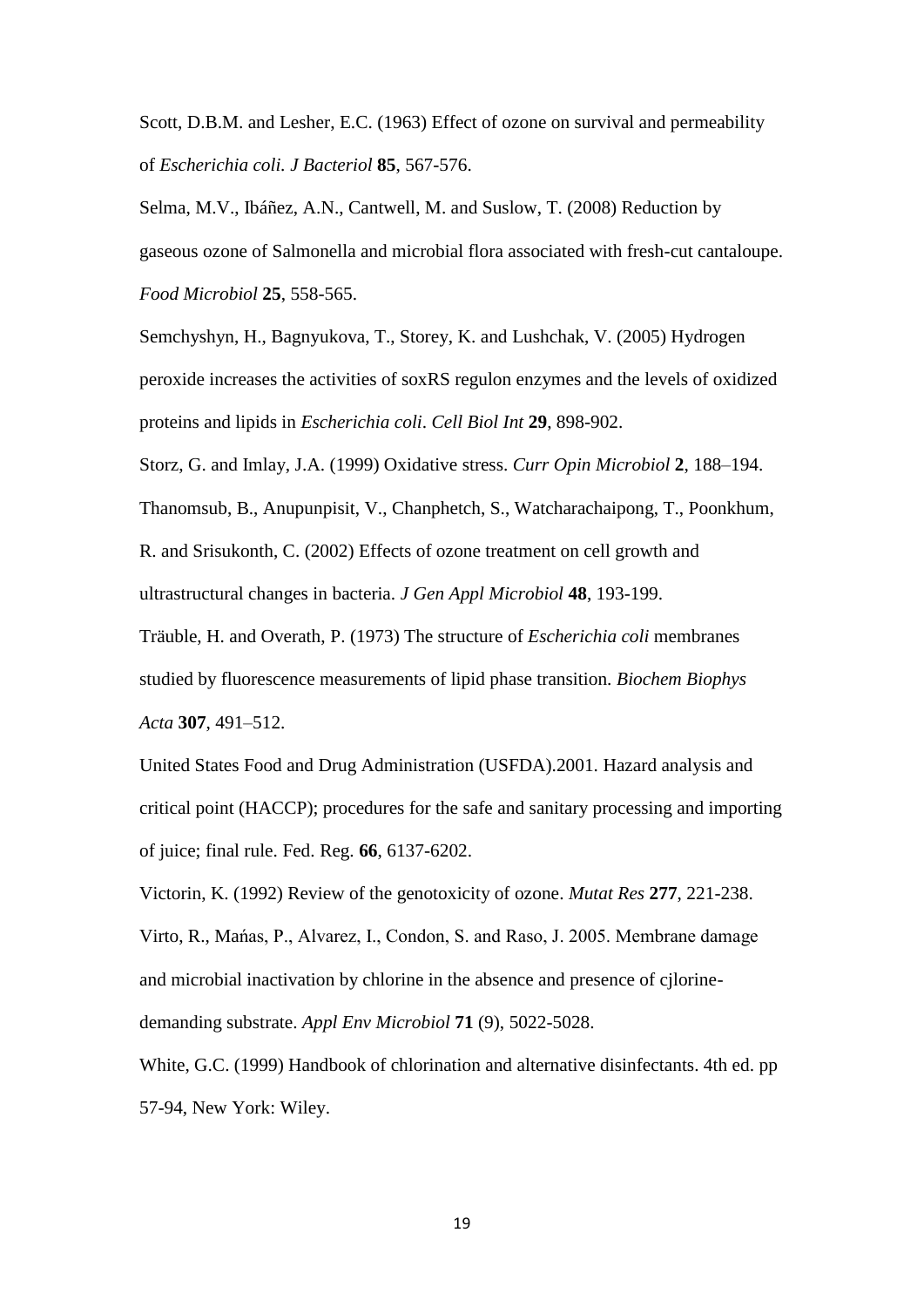Winter, J., Linke, K., Anna, J. and Jakob, U. (2005) Severe oxidative stress causes inactivation of DnaK and activation of the redox-regulated chaperone Hsp33. *Mol Cell* **17**, 381–392.

Zheng, M., Aslund, F. and Storz, G. (1998) Activation of the OxyR transcription factor by reversible disulfide bond formation. *Sci* **279**, 1718-1721.

Zheng, M., Wang, X., Templeton, L.J., Smulski, D.R., LaRossa, R.A. and Storz, G. (2001) DNA microarray-mediated transcriptional profiling of the *Escherichia coli* response to hydrogen peroxide. *J Bacteriol* **183**, 4562–4570.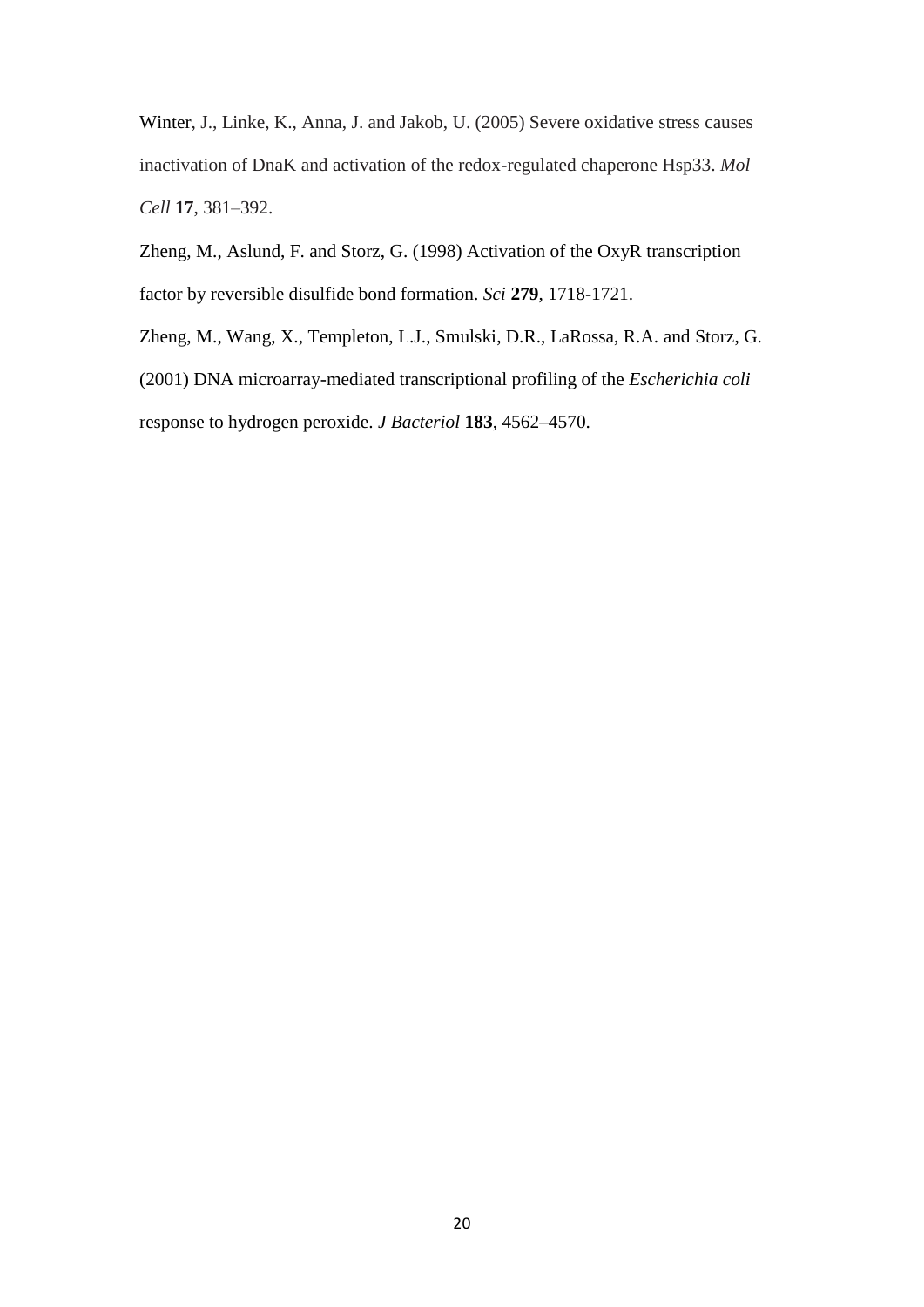Table 1: The t*5d* (time to achieve 5-log reduction) values and relative fluorescence values for *E. coli* strains (Different letters indicate a significant difference at the 0.05 level between each strain) obtained after ozone treatment at 6  $\mu$ g mL<sup>-1</sup> in saline solution.

| E. coli Strain                     | $k_{max1}$         | $k_{max2}$         | <b>RMSE</b> | $t_{5d}$ (sec) | <i><b>*Relative NPN</b></i><br>fluorescence<br>(after 30 sec of<br>ozone<br>treatment) |
|------------------------------------|--------------------|--------------------|-------------|----------------|----------------------------------------------------------------------------------------|
| <b>BW 25113 (Parent</b><br>strain) | $0.3403 \pm 0.150$ | $0.0214 \pm 0.001$ | 0:11        | $204.96^a$     | $44 + 871$                                                                             |
| $\triangle rpos$                   | $0.2915 \pm 0.080$ | $0.0332 \pm 0.004$ | 0.33        | $128.08^{b}$   | $40\pm3.60$                                                                            |
| $\triangle$ sox $R$                | $0.3436 \pm 0.079$ | $0.0345 \pm 0.003$ | 0.22        | $98.64^{b}$    | $53.33 \pm 12.4$                                                                       |
| $\triangle$ sox $S$                | $0.2928 \pm 0.040$ | $0.0283 \pm 0.003$ | 0.23        | $120.06^{b}$   | $45 + 7.5$                                                                             |
| $\triangle$ oxyR                   | 03168±0041         | $0.0314 \pm 0.002$ | 0.16        | $108.18^{b}$   | 40±540                                                                                 |
| $\triangle$ dna $K$                | $0.2478 + 0.027$   | $0.0175 \pm 0.002$ | 0.15        | $258.61^{a}$   | $389 + 98$                                                                             |

\*The NPN uptake values represent fluorescence units (±SD) after subtraction of

cell control before ozone treatment.

RMSE: Root mean square error

*kmax1* and *kmax2*: parameters determining inactivation rate

t*5d*: time required to achieve 5-log reduction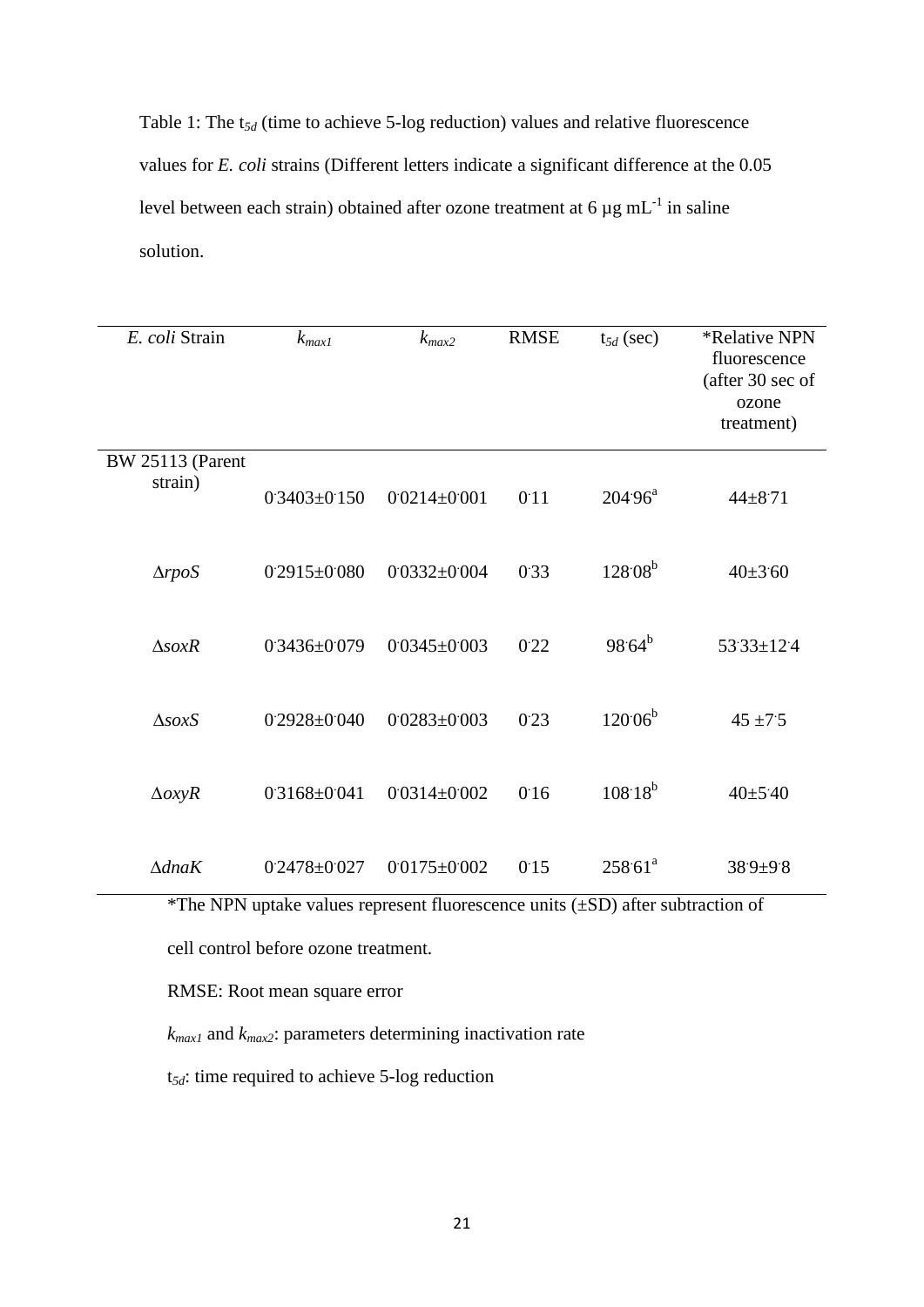# **Figure Legends**

- Figure 1 Effect of ozone at a concentration of 6  $\mu$ g mL<sup>-1</sup> on microbial inactivation kinetics of different *E. coli* strains in saline solution (a) *E. coli* BW 25113 (parent strain) (b) ∆*rpos* (c) ∆*soxR*
	- (d) ∆*soxS*
	- (e) ∆*oxyR*
	- (f) ∆*dnaK*
- Figure 2 Release of cellular material absorbing at a) 260 nm and b) 280 nm from *E. coli* cells treated with ozone at a concentration of 6  $\mu$ g mL<sup>-1</sup> in saline solution: ♦- parent strain BW 25113; ■- ∆*rpos*; ▲-∆*soxR*; ∆- ∆*soxS*; ○-∆*oxyR*; ●-∆*dnaK*
- Figure 3 Scanning electron micrograph of untreated and ozone treated (at a concentration of 6  $\mu$ g mL<sup>-1</sup> in saline solution) *E. coli.* Damaged or altered cells after ozone treatment are indicated by arrows
	- (a) *E. coli* BW 25113- untreated
	- (b) *E. coli* BW 25113- ozone treated (30 sec)
	- (c) ∆*oxyR* untreated
	- (d) ∆*oxyR* ozone treated (30sec)
	- (e) ∆*soxR* untreated
	- (f) ∆*soxR* ozone treated (30 sec)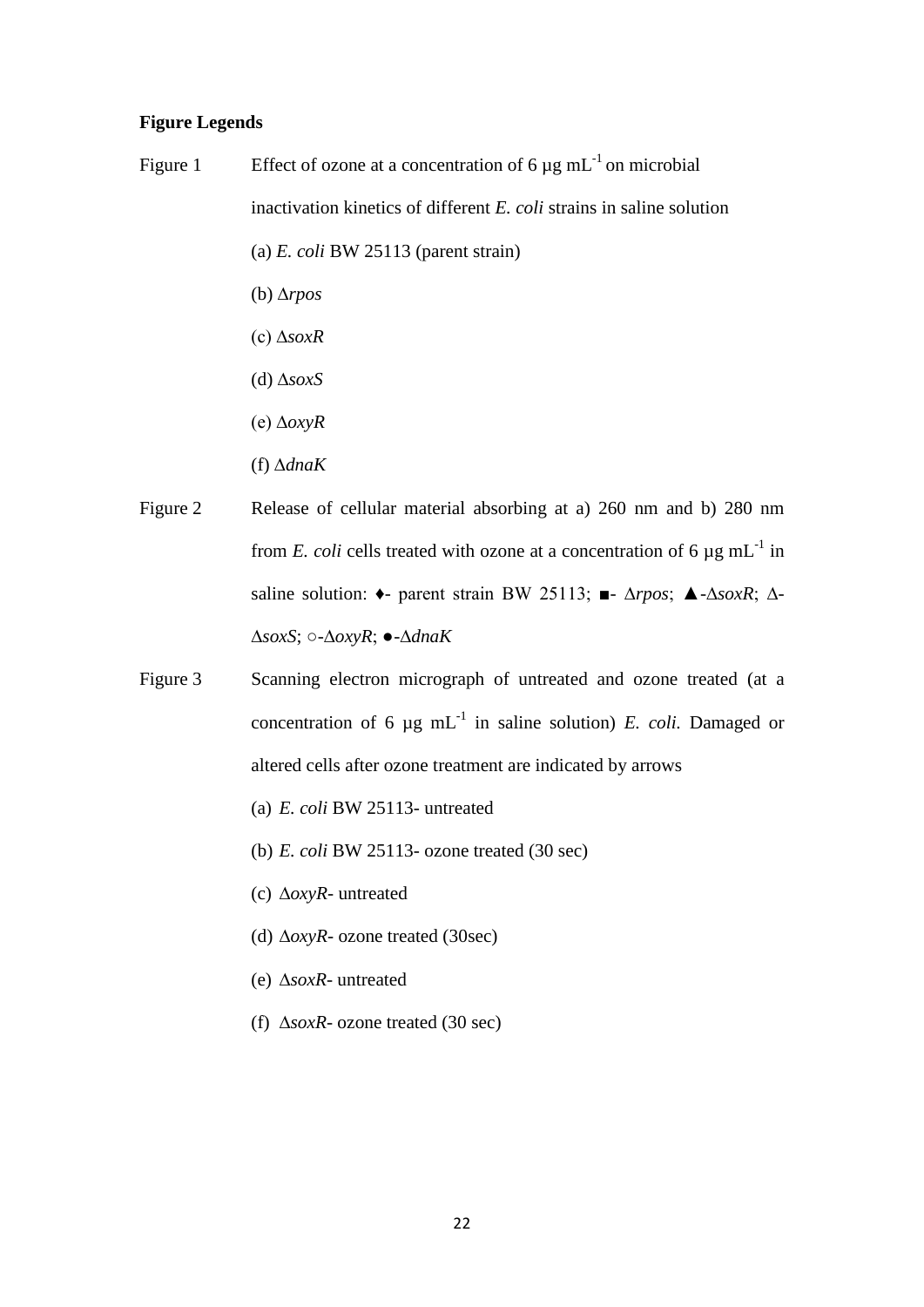

**Figure 1**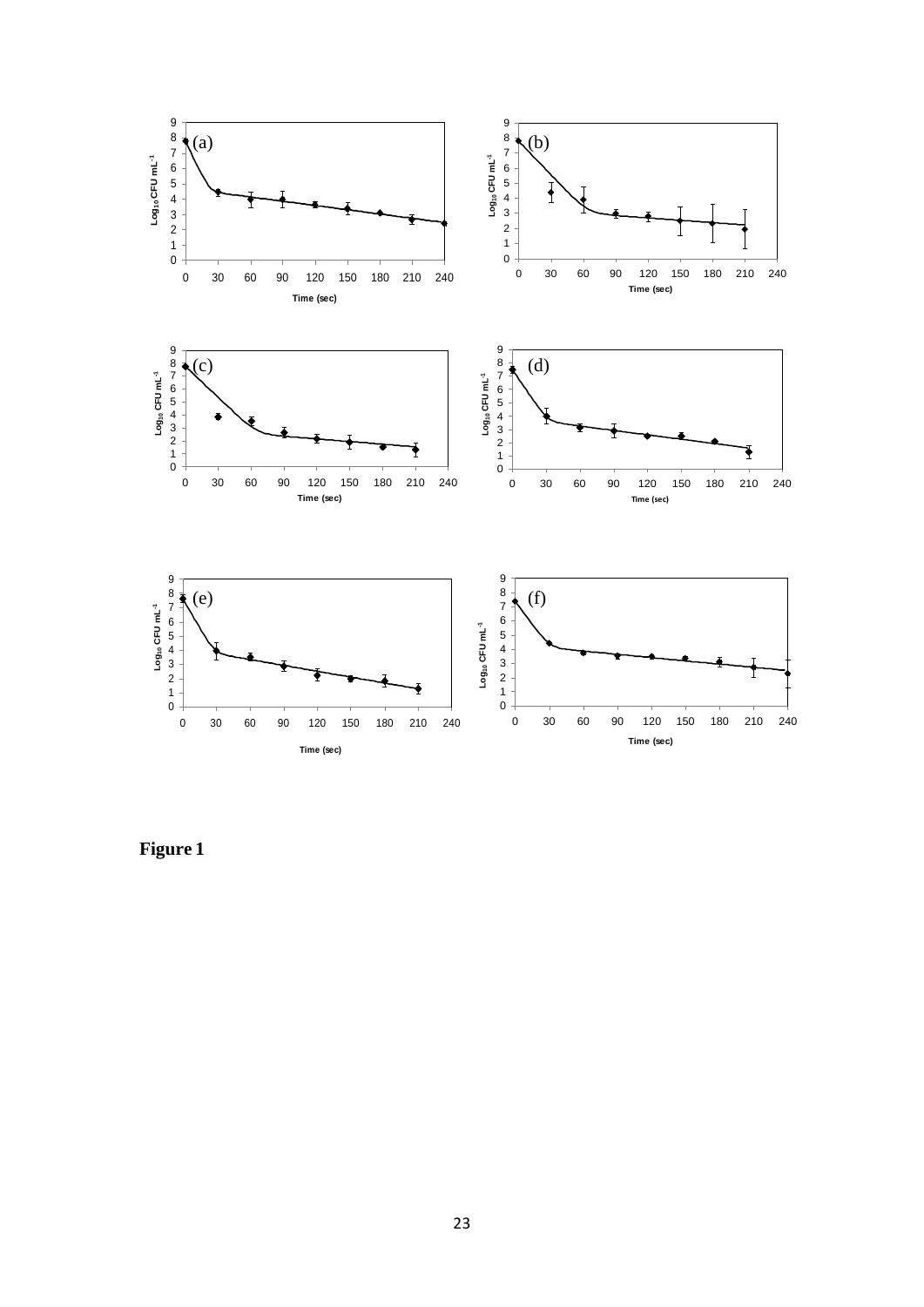

Time (sec)

**Figure 2**